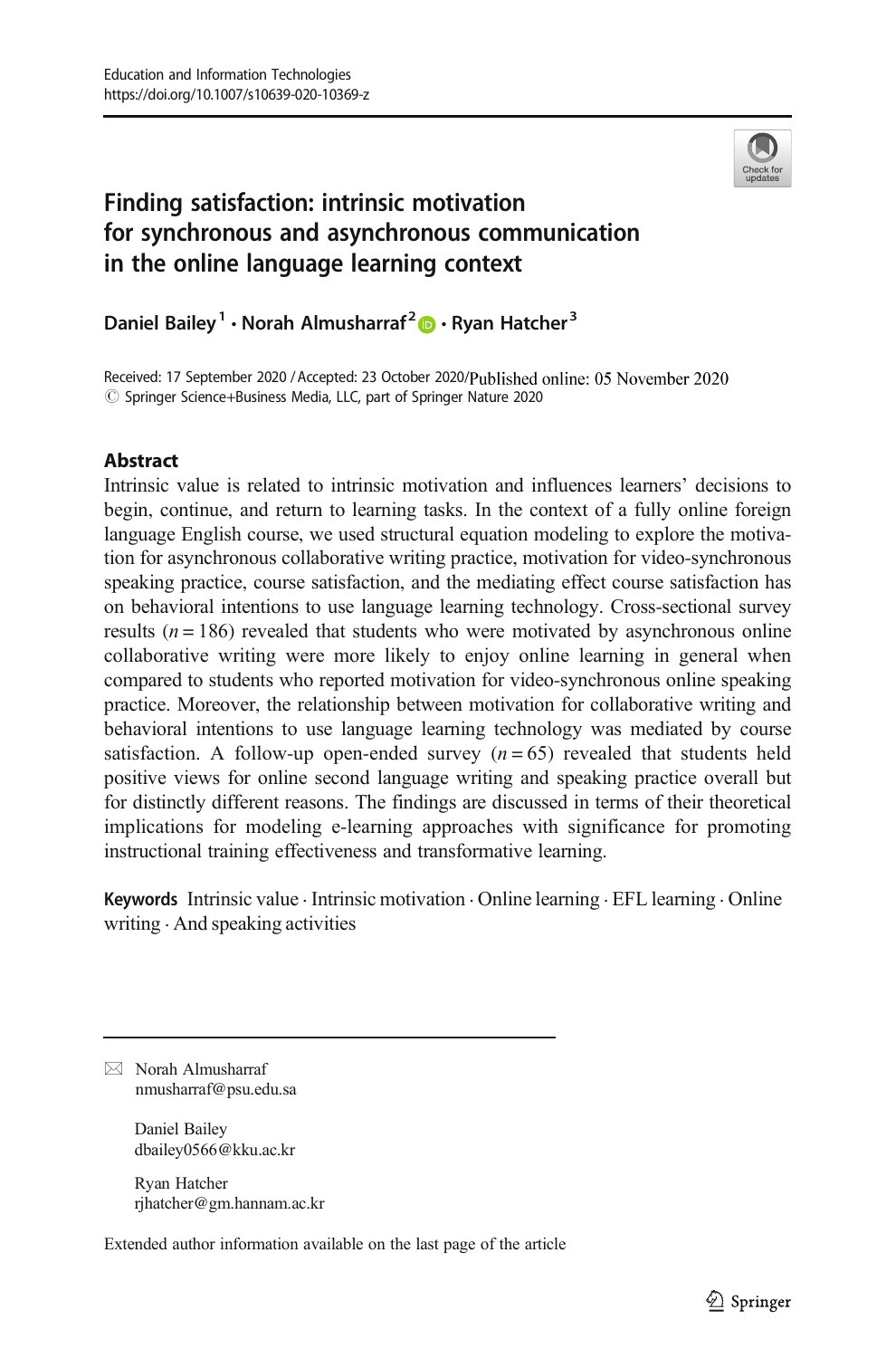## 1 Introduction

Due to the COVID-19 pandemic, universities across the world were forced to shut down. South Korea experienced one of the earliest outbreaks preventing any offline courses from being held and pushing the majority of communication courses online (Bahk [2020\)](#page-18-0). Students attending English courses participated through video conferencing platforms, which was a new channel of computer-mediated communication (CMC) for instructors and students. Prior to the COVID-19 pandemic, blended and flipped learning courses were carried out through course learning management systems (LMS), if at all, and communication was often asynchronous, either through email, online discussion boards, or direct messages. However, under the shadow of COVID-19, the proportion of students highly satisfied with their experience in courses fell from 51% pre-COVID to 19% post-COVID  $(n = 1000;$  Lederman [2020](#page-19-0)).

Discussion forums have been used extensively in blended and fully online courses for decades (Saeed and Ghazali [2017\)](#page-19-0). Online discussion forums are popular interactive tools used for educational purposes (Payne [2020](#page-19-0)). An advantage of online discussion forums is that text-based communication allows time for reflection, critical thinking, and self-awareness (Saeed and Ghazali [2017\)](#page-19-0). Moreover, with online discussion forums, a community of learners produces and continually improves on their ideas, which allows knowledge construction to become a social activity. Within forum threads, active participants are constantly contributing content, negotiating meaning, creating output, and observing input.

The video-synchronous speaking practice provided technology-enhanced communication options to schools when COVID-19 forced offline classes to be canceled (Rapanta et al. [2020\)](#page-19-0). Videoconferencing combines oral and body language with a variety of other modalities (e.g., text-chat, pictures, and videos), which afford students additional options on how to communicate with one another while resembling speaking practice that occurs in the English as a second or foreign language (ESL/EFL) classroom.

Through the implementation of videoconferencing tools and activities, students' perceived course satisfaction becomes critical for promoting productive formal and informal interactions (Zimmerman [2002\)](#page-20-0). Course satisfaction is associated with higher academic outcomes (Doménech-Betoret et al. [2017\)](#page-18-0), plays a significant role in increasing motivation (Nortvig et al. [2018\)](#page-19-0), and influences behavioral intentions to help learners meet academic goals (Shahijan et al. [2016](#page-19-0)).

Generally, online education studies tend to focus on online teaching effectiveness or tend to compare an online course to its offline counterpart (Shire et al. [2020\)](#page-19-0). Further, studies in offline education often center on course expectations (Mupinga et al. [2006](#page-19-0)), learning expectations (Luyten and Bazo [2019\)](#page-19-0), and course satisfaction (Garnjost and Lawter [2019\)](#page-18-0), but only now amid COVID-19 are we able to explore intrinsic motivation on course satisfaction in a fully online EFL context, and in so doing, contribute to parsimony in extant research on motivation psychology. This study seeks to understand how intrinsic motivation for asynchronous writing and synchronous speaking practice influences student perceptions of course satisfaction, and consequently, behavioral intention to use language learning technology. To this end, the following research questions were asked:

Research Question 1: What is the effect of intrinsic motivation for collaborative writing practice on online course satisfaction?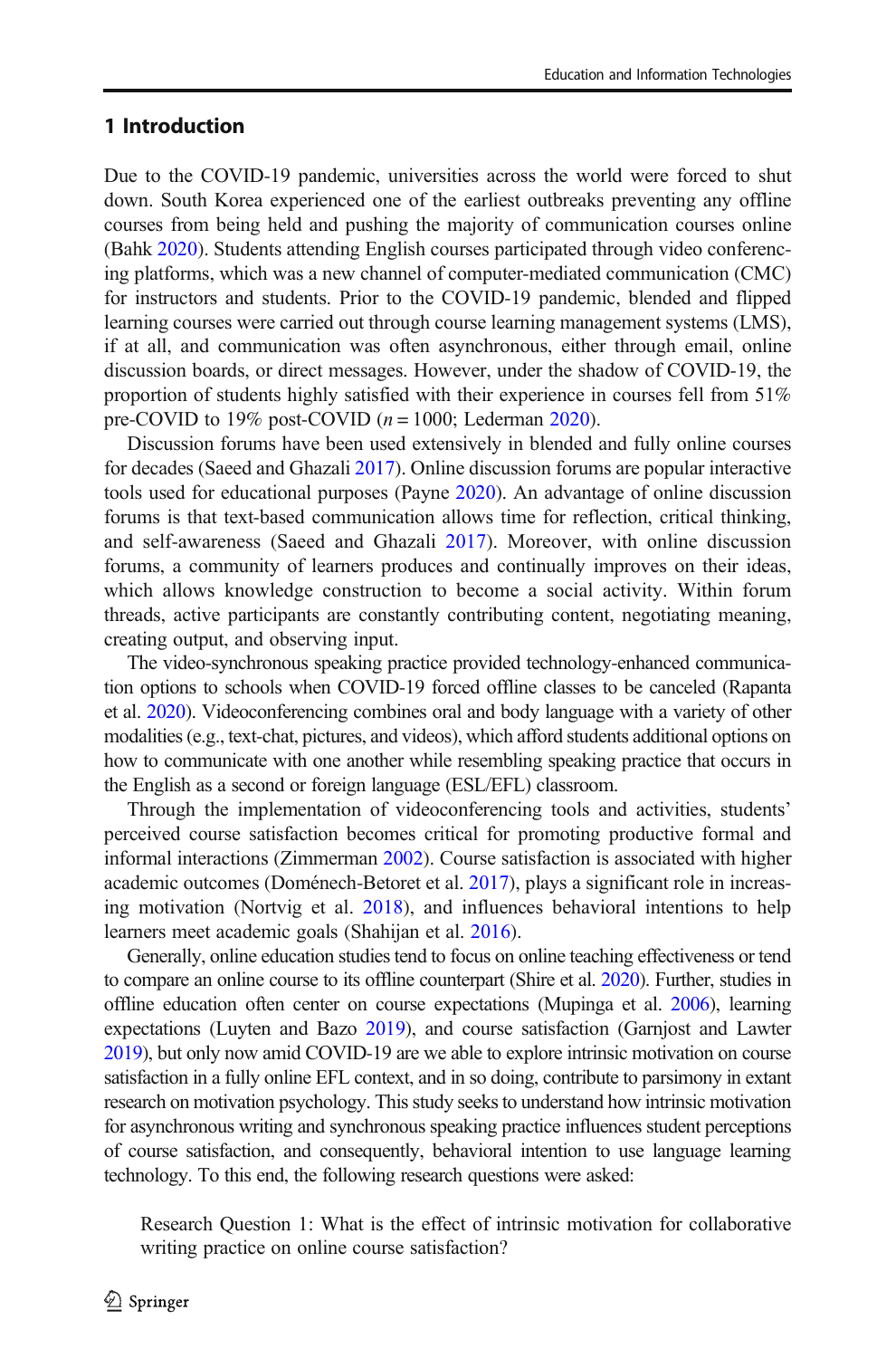Research Question 2: What is the effect of intrinsic motivation for videosynchronous speaking practice on online EFL course satisfaction?

Research Question 3: What are the direct and indirect effects of online EFL course satisfaction on the behavioral intention to use language learning technology?

Research Question 4: How do students describe intrinsic motivation for speaking and writing practice in an online EFL course?

### 2 Literature review

### 2.1 Theoretical framework

This study incorporates constructs from the subjective task value component of Eccle's expectancy-value theory and the intrinsic motivation component of Deci and Ryan's [\(1985\)](#page-18-0) self-determination theory. According to Eccles' [\(1983,](#page-18-0) [2005](#page-18-0)) characterization of subjective task value, positive and negative values are related and perceived within academic and professional choices. Predominantly, task value reveals individuals' choice of whether or not they want to participate in a task and why. The concept of task value is grounded in educational psychology and has practical applications in determining learners' participation, choice of task, and task performance (Wigfield and Cambria [2010](#page-20-0)). In Eccles et al.'s ([1998](#page-18-0)) model of achievement-related choices, most analysis of individual actions is centered on how expectations and values related to performance, choice of different tasks, and emotions are negotiated.

A closer look at the literature on subjective task value in education reveals several gaps and shortcomings, mainly in research areas where adult learners' task values are linked to their motivation and enjoyment to be engaged in ongoing learning. Eccles' expectancy-value theory (Wigfield and Eccles [2000](#page-20-0)) provides a methodological approach suited within a sociocultural context for experiential examinations of motivation. Thus, the tenets from the self-determination theory by Ryan and Deci ([2000](#page-19-0)) have connections and complements with the value components of expectancy-value theory. In specific, self-determination theory is an inclusive framework for understanding dynamics that aid or challenge intrinsic motivation, self-directed extrinsic motivation, and psychological wellness, all issues of direct applicability to educational settings (Ryan and Deci [2020\)](#page-19-0). Self-determination theory is associated with individual motivation and personality in social contexts that distinguish motivation in terms of being selfdirected and controlled (Deci and Ryan [1985;](#page-18-0) Ryan and Deci [2000\)](#page-19-0). Components of self-determination theory were utilized to guide and interpret research on many new topics, including motivation. Ryan and Deci ([2000](#page-19-0)) clarify self-determination theory and its facilitation of intrinsic motivation. Individuals can take the initiative to be engaged or alienated within social environments, and these factors are guided by intrinsic motivation components of self-determination theory that facilitate or prevent the natural processes of self-motivation learning development (Deci and Ryan [1985;](#page-18-0) Ryan and Deci [2000](#page-19-0)).

Moreover, intrinsic value is directly related to intrinsic motivation and influences learners' decisions to initiate, carry on, and return to learning tasks. For example, when learners feel satisfied, they yield improved self-motivation. Intrinsic value is the motivation that uplifts learners' interest in the tasks offered to them. Once they get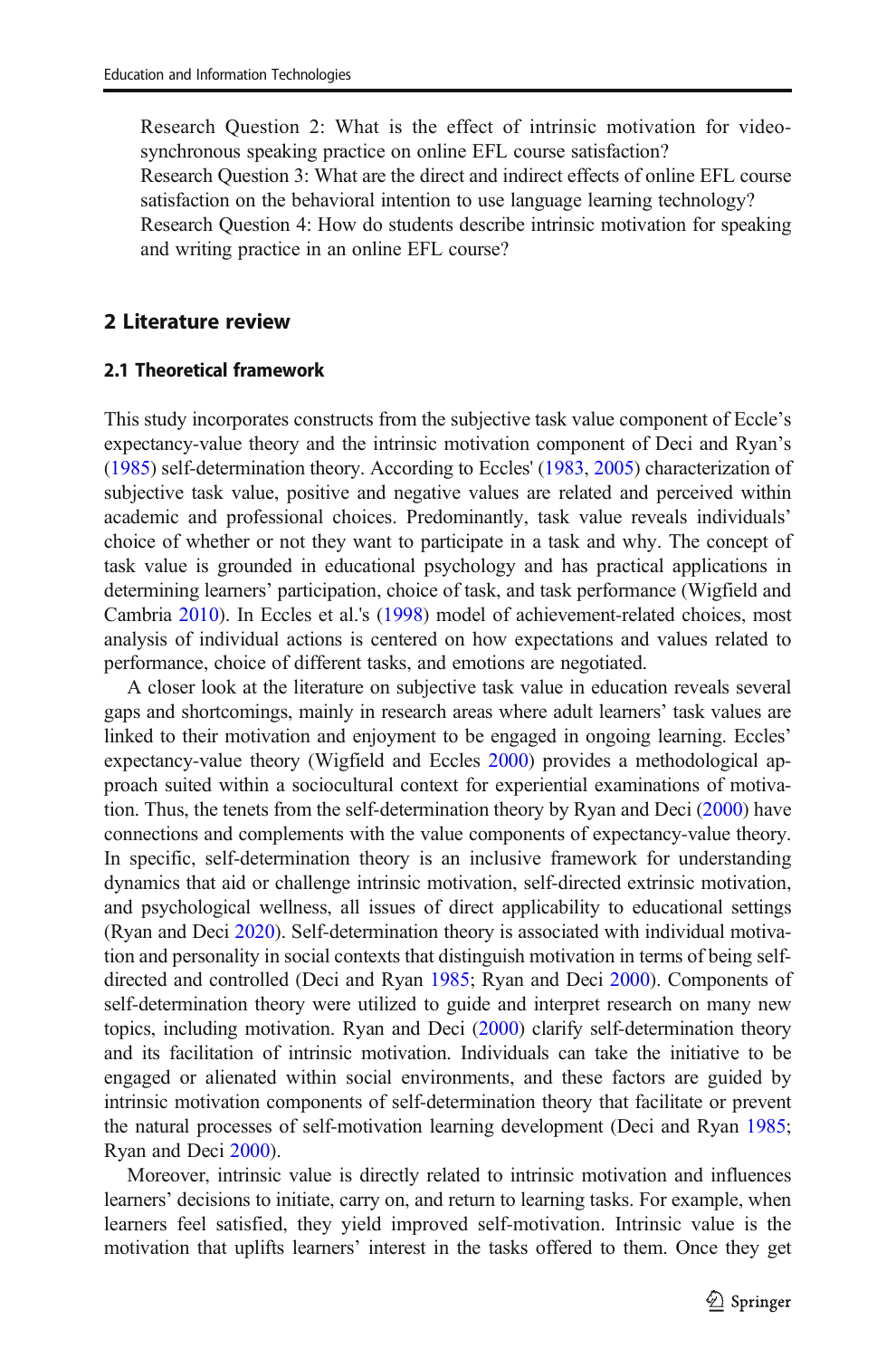motivated to accomplish an activity or a task, they would ultimately exert their full determination, time, and energy to continue learning (Deci and Ryan [2008;](#page-18-0) Deci and Ryan [2012\)](#page-18-0). Intrinsic motivation is the natural, inherent drive to seek out challenges and new possibilities that self-determination theory associates with cognitive and social development.

## 2.2 Video-synchronous speaking practice

There exists a considerable body of literature on utilizing a range of multimedia technologies in developing second language (L2) oral proficiency with specific emphasis on synchronous computer-mediated communication CMC. Huffman [\(2010\)](#page-18-0) argues that adequate and appropriate employment for mobile technologies in synchronous CMC environments would facilitate meaningful and successful language learning and empower learning environments to surpass the classroom's physical boundaries. Payne and Whitney [\(2002\)](#page-19-0) employed a quasi-experimental research design with the control group meeting four times a week face-to-face and the experimental group meeting two times a week face-to-face and two times in a class chatroom. Both groups showed improvement in language proficiency; however, only gains in the experimental group were significant, which was attributed to the comprehensible output available with CMC (Payne and Whitney [2002,](#page-19-0) p. 24). Engaging in synchronous CMC helped students practice pronunciation through subvocalization. Students practiced general language proficiency through noticeable output (e.g., modeling) and external feedback (e.g., clarification requests). Kato et al. [\(2016\)](#page-19-0) compared an experimental group of language learners attending offline English classes and video-synchronous CMC classes to a control group attending only offline English classes. One hour of videoconference practice each week for 15 weeks improved speech rates while speech rates decreased for students in offlineonly conditions. Moreover, the mean length of utterances for the experimental group showed significant increases, while no changes were noticed in the control group, showing videosynchronous mediated communication supported offline L2 speaking practice. In another collaborative study, Chen ([2019](#page-18-0)) investigated the influence of technology-mediated task-based language teaching on L2 speaking abilities. Results revealed through asynchronous online English-speaking activities (i.e., video recording productions and publications), students enjoyed making videos and reported increases in their English-speaking abilities.

## 2.3 Online collaborative writing

Research exploring the online collaborative writing in the EFL context is well represented in the literature (Bikowski and Vithanage [2016;](#page-18-0) Yanguas [2020](#page-20-0); Yeh et al. [2011\)](#page-20-0). Bikowski and Vithanage ([2016](#page-18-0)) examined the influences of recurrent in-class online collaborative writing on individual writing scores using Google Docs. The findings showed that collaborative web-based participants experienced higher scores than individual web-based writing participants. Along the same lines, Elola and Oskoz ([2010](#page-18-0)) explored the implication of discussion boards, wikis, and chats in two L2 Spanish courses. These online writing tools promote collaboration and produce content and linguistic improvement (Bikowski and Vithanage [2016](#page-18-0)).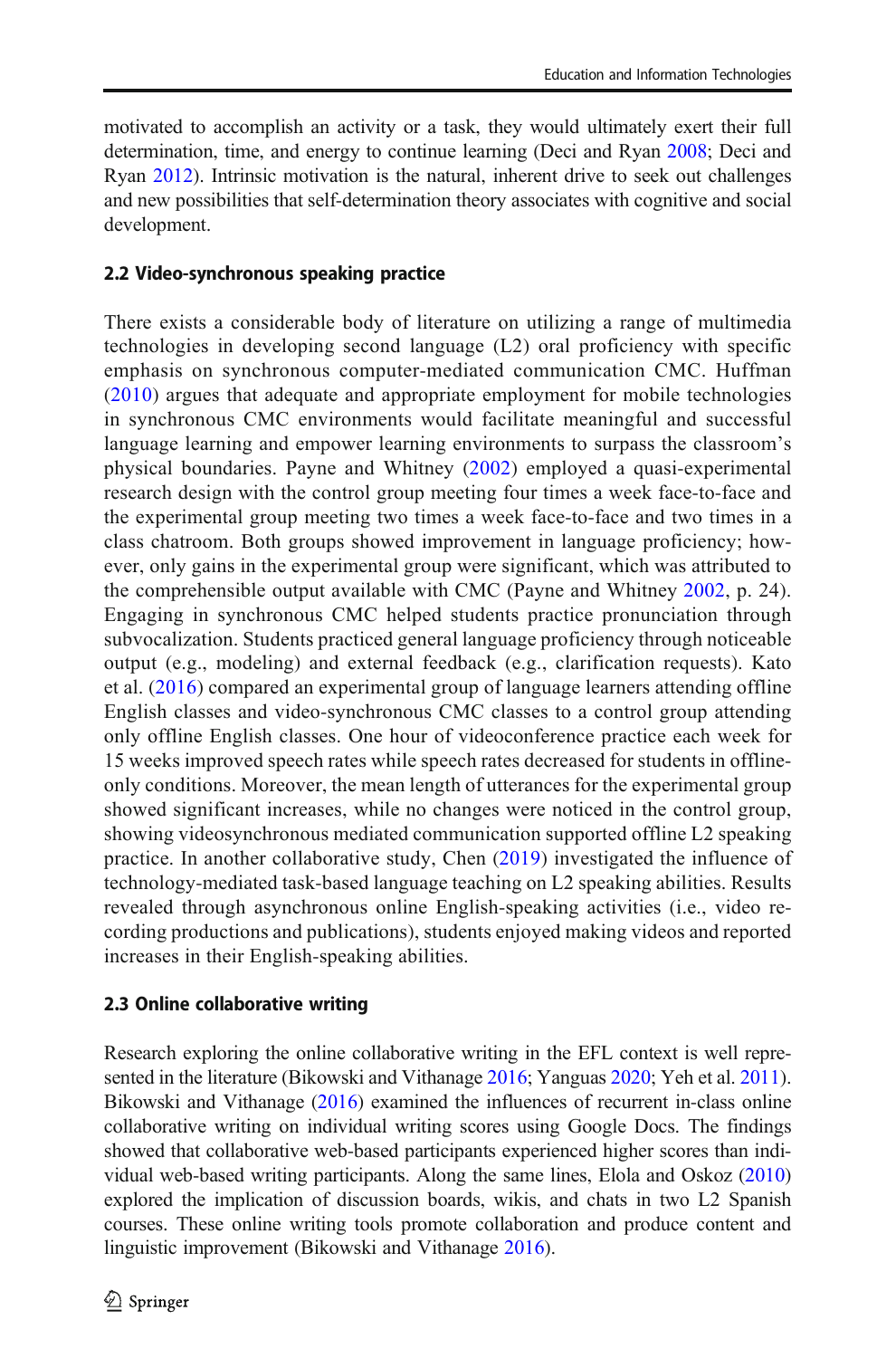Within Yeh et al.'s [\(2011](#page-20-0)) study, a system called Process-Writing Wizard was provided as a real-time process-oriented collaborative writing practice for EFL learners to scaffold in a synchronous online chat room. Within these collaborative writing settings, learners were asked to create team agendas, outlines, and articles. The result of the examination of students' collaborative interactions revealed that the students had positive attitudes toward the operating system, and they were motivated to use the system in future writing tasks. Further, students writing outcomes showed that students performed better outcomes in content quality and organization with the aid of the system. Bhowmik et al. [\(2019\)](#page-18-0) also reported benefits of students' collaboration, including raising critical awareness about language practice in academic writing, which led to an enhanced understanding of the meaning-making processes in text construction.

Collaborative writing is not without shortcomings despite learning contributions. Bhowmik et al. ([2019](#page-18-0)) explain challenges identified within a Canadian post-secondary context includes learners' unfamiliarity with peer collaboration, absence of clear guidelines regarding the steps to be followed, inadequate proficiency levels within groups, and group members' different experiences, which can cause struggle in communication among partners. A qualitative study by Such [\(2019\)](#page-20-0) investigated how post-secondary EFL learners work collaboratively to complete online writing assignments using wikis. The results showed that linguistic and directional scaffolding and a grading rubric helped learners in meaning-negation but caused challenges with participation and collaboration, especially on spelling and grammar usages.

### 2.4 Online course satisfaction

Pozón-López et al. [\(2020\)](#page-19-0) examined the participants' satisfaction and intention to use online courses in the future. Pozón-López et al.'s [\(2020\)](#page-19-0) behavioral model analysis confirmed the strong relationship between participants' satisfaction and autonomous motivation with their technology use. The findings also reveal that perceived satisfaction is influenced by the course's quality, its production value, and its effectiveness. Their findings are aligned with Song et al. [\(2017\)](#page-19-0) argument that the perceived usefulness and ease of a type of technology determine behavioral intention towards using it.

For the most part, online collaborative writing and video-synchronous mediated L2 communication research have been mutually exclusive (Kato et al. [2016](#page-19-0); Saeed and Ghazali [2017;](#page-19-0) Such [2019](#page-20-0)), leaving a gap in our understanding of how students attribute sources of intrinsic motivation for different types of learning activities, and a divide in how we view approaching their instruction. Research on student satisfaction in the online learning context has been inconclusive; therefore, this study aims to explain the origins of intrinsic motivation and its path to online course satisfaction and continuing engagement with language learning technology.

## 3 Methods

A quantitative approach was first taken using a cross-sectional survey design to investigate the relationships among intrinsic motivation, course satisfaction, and behavioral intentions. In educational research, a cross-sectional study is a type of observational study that analyzes data from a representative subset of a population at a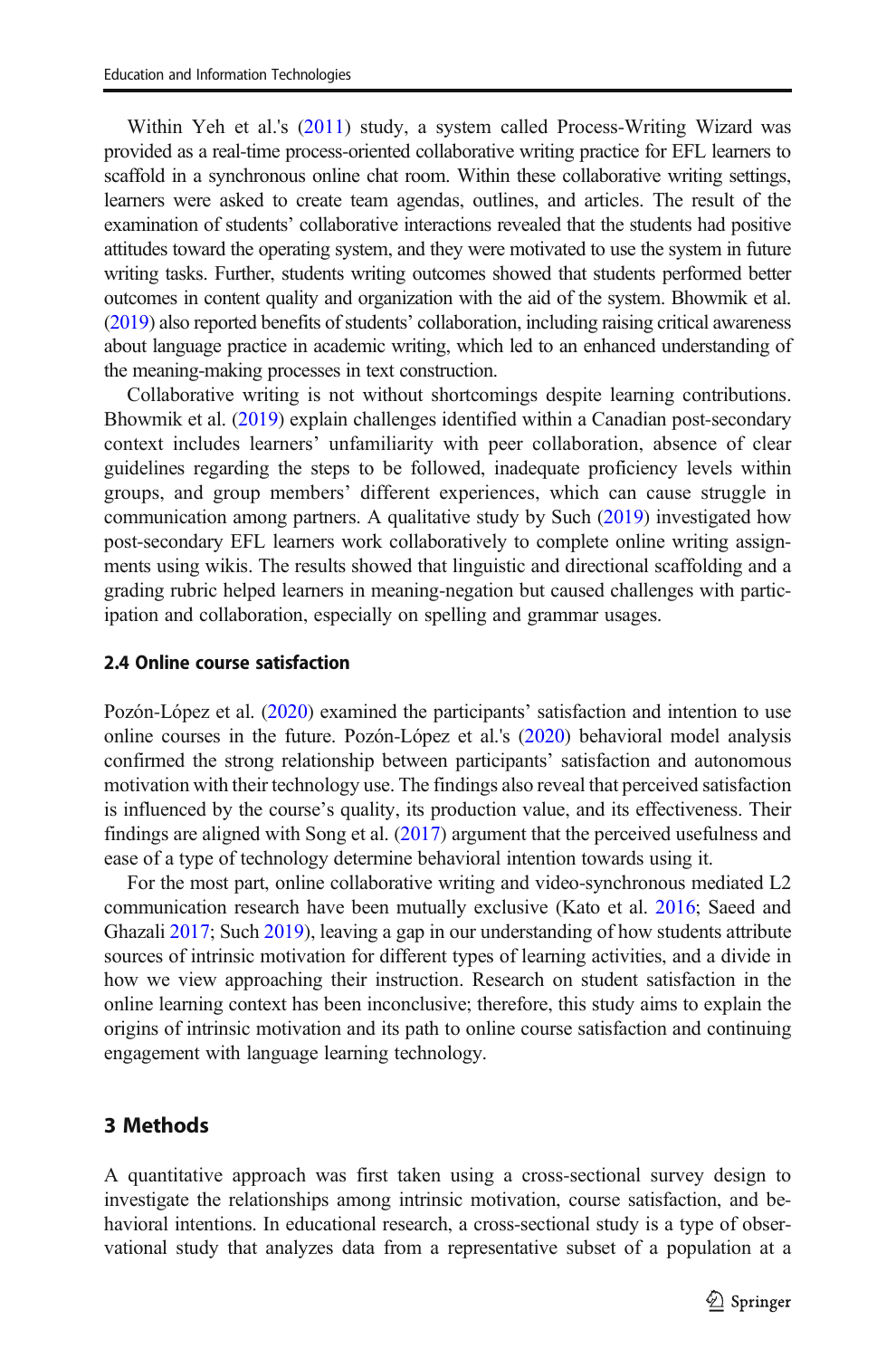specific point in time. Secondly, an open-ended survey was used to capture the participants' voices concerning intrinsic motivation beliefs about their writing and speaking practice in the online EFL course. Using thematic analysis, a top-down process for coding was carried out following procedures set forth by Stewart et al. [\(2015\)](#page-20-0), which began with two researchers implementing an independent study of data followed by a second collaborative review of identified themes. The EFL course was an ideal learning environment for the nature of this study because writing and speaking communication skills are a core component of EFL classes. Similarly, writing and speaking practice are essential for disciplines related to first language (L1) classes, including English, Speech, Communication, Academic Writing, and even Psychology.

## 3.1 Participants

Six English communication skills courses consisting of 186 (Male = 88, Female = 98) freshman  $(n = 127)$  and sophomore  $(n = 59)$  students taught by the same instructor from a South Korean university completed the initial survey after ten weeks of participating in EFL videoconference courses. To triangulate findings, three classes  $(n = 65)$  were randomly selected to complete an open-ended follow-up survey six weeks after the initial survey.

## 3.2 Learning environment

The 120-min weekly classes met once a week to practice speaking, writing, listening, and reading. The activity book Smart Choice 2 (Wilson [2016](#page-20-0)) was used during the semester to provide online speaking practice activities and deliver topics for online writing practice. Smart Choice 2 consists of 12 units covering topics related to entertainment, hobbies, family, and technology. The instructor would begin class with engagement activities followed by vocabulary practice through role-play and grammar exercises (20 to 30 min). The remainder of the class was dedicated to partner speaking activities in zoom breakout rooms (50–60 min) followed by brainstorming activities to develop content for writing assignments (20–30 min). Students would begin online writing practice during class time and continue the writing practice as homework.

## 3.2.1 Online writing practice with LMS discussion forums

All courses were taught online with asynchronous collaborative writing through the course LMS and video-synchronous speaking practice through the videoconference platform Zoom. The online discussion forum is an electronic network facilitating active communication among students who create threads and reply to one another through comments. Fig. [1](#page-6-0) displays an example of an LMS writing activity that asked students to introduce themselves to the class. Other types of LMS discussion forum activities asked students to describe an interesting photo, describe plans, or compare two types of technology. Students would then comment on each other's discussion thread, creating a written dialogue.

## 3.2.2 Video-synchronous speaking practice

The Zoom videoconference platform was used for online speaking practice. Videoconferencing entails using a telephone with a video display for online group meetings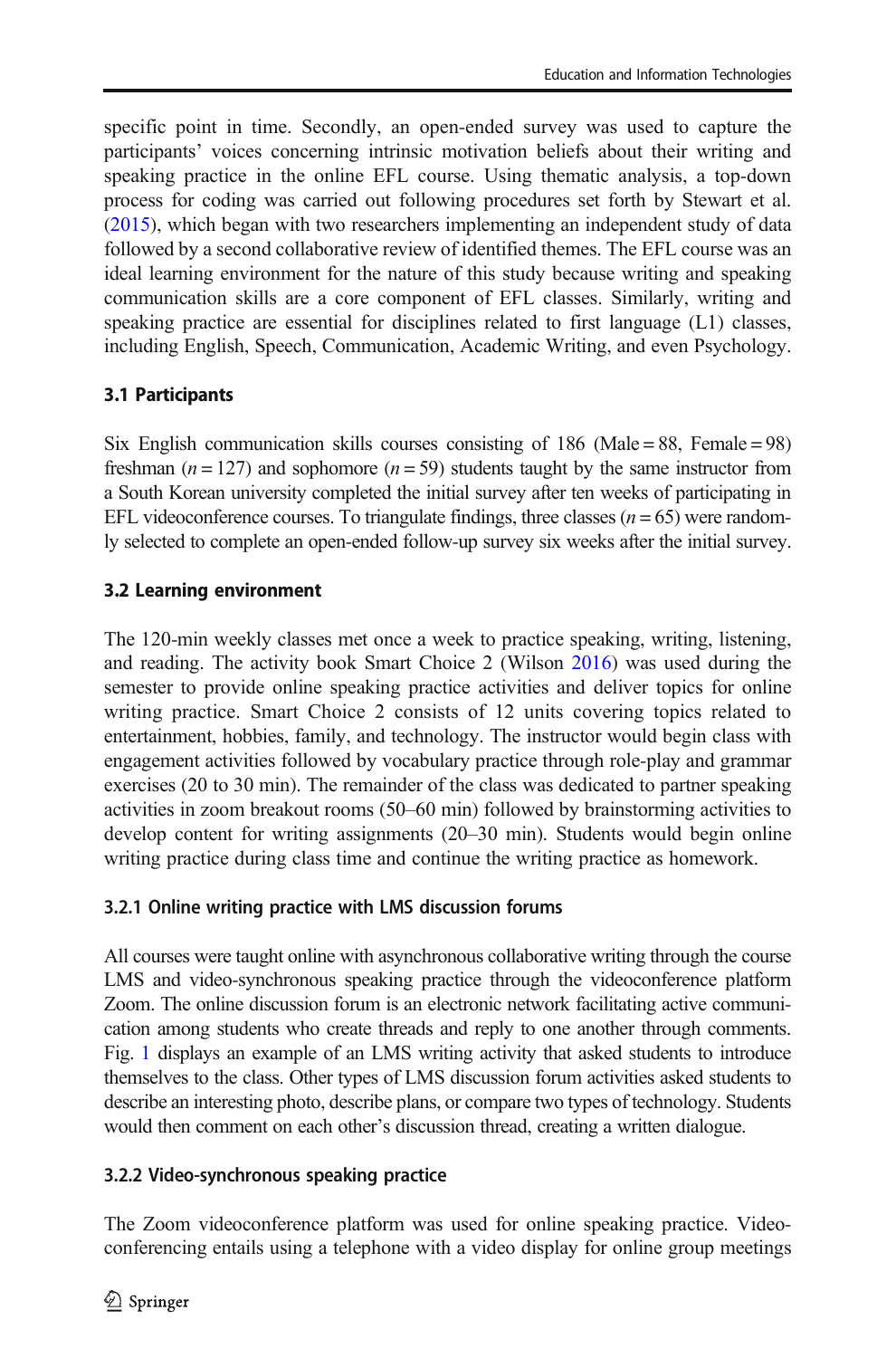<span id="page-6-0"></span>

Fig. 1 Example Forum Activity

rather than individual or face-to-face meetings. Video-synchronous mediated L2 communication is conceptually different from asynchronous, entirely online, or blended classes because students are expected to participate with one another and the instructor in real-time. The instructor chose Zoom for convenience and the option to parse students into separate videoconference rooms. Separate concurrent sessions (i.e., Zoom breakout rooms) is a feature that allows students to privately talk with each other, screen-share, and share files.

Figure 2 illustrates the zoom display for a student presentation. In addition to Zoom presentations, other online speaking activities included reading aloud practice, repeating target phrases, storytelling, hosting group discussions, and holding class debates.

## 3.3 The instrument

Table [1](#page-7-0) displays the items composing the instrument. The four items used to generate intrinsic motivation levels for collaborative writing practice were taken from the Intrinsic Motivation Inventory (IMI; Ryan [1982\)](#page-19-0). The IMI is a 30 item self-report, Likert-type rating scale measuring motivational structures for targeted activities in sports, education, and medical procedures (Ryan [1982](#page-19-0)). The original item from the IMI scale is, "I enjoyed doing [this activity] very much." while the modified version reads, "For my online English class this semester, I enjoy sharing my writing with my classmates through discussion forum activities." The second item was taken from the IMI's usefulness/value scale and reads, "I think that doing [this activity] is useful," while the modified version reads, "For my online English class this semester, I think



Fig. 2 Example Videosynchronous Speaking Activity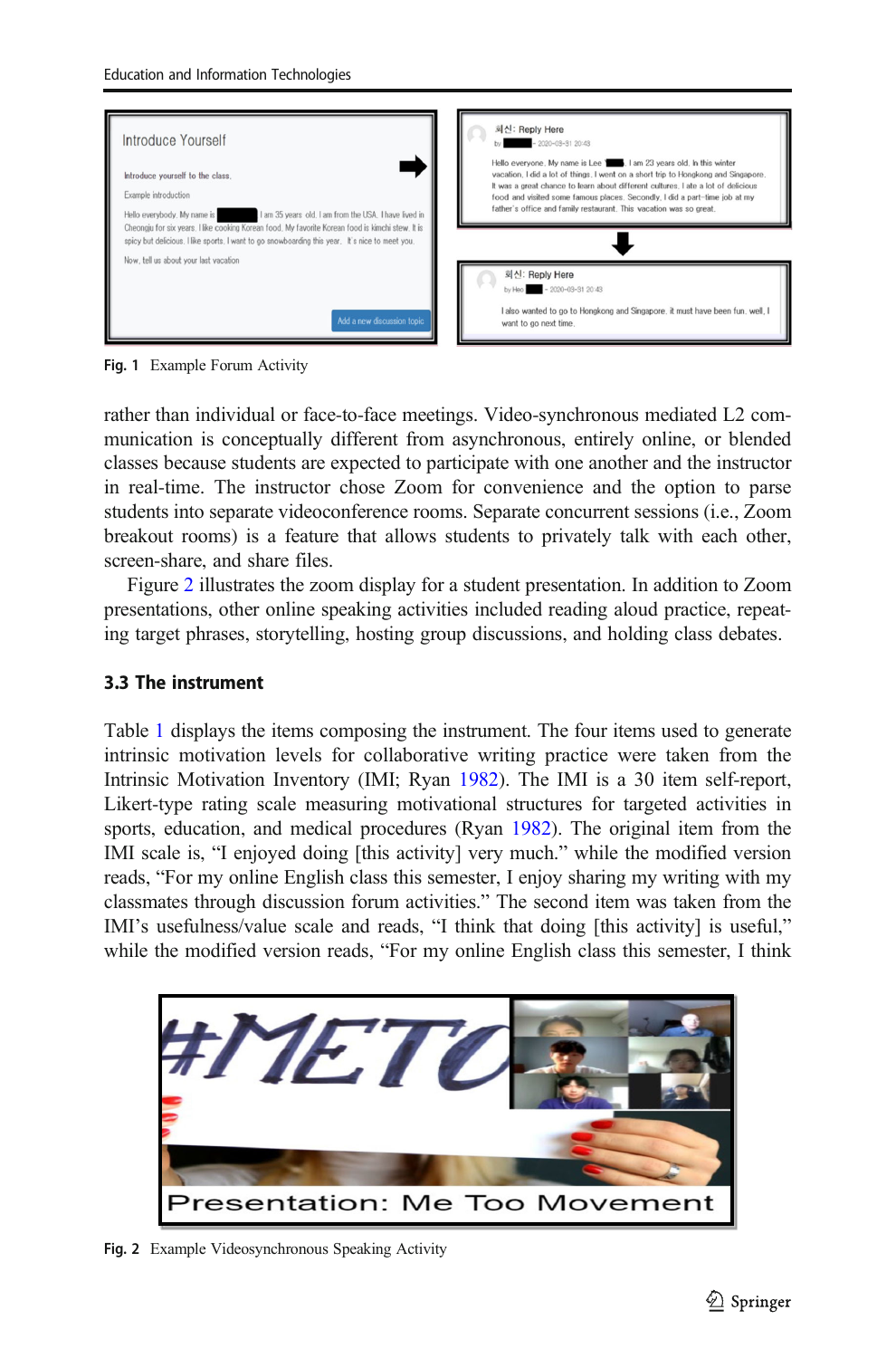#### <span id="page-7-0"></span>Table 1 Survey Items

Course Satisfaction

1 I am satisfied with my online English class this semester.

2 I feel satisfied with attending my online English class this semester.

Intrinsic Motivation for Online Writing Practice

- 3 In my online English class this semester, I enjoy sharing my writing with my classmates through discussion forum activities
- 4 In my online English classes this semester, I enjoy practicing my writing through discussion forum activities,
- 5 In my online English class this semester, I think that practicing English with discussion forums is a useful way to study English.
- 6 In my online English class this semester, I enjoy sharing my writing with my classmates through discussion forum activities.

Intrinsic Motivation for Video-Synchronous Speaking Practice

- 7 In my online English class this semester, I enjoy practicing speaking through videoconference activities.
- 8 In my online English class this semester, I enjoy having conversations with classmates during our videoconference activities.
- In our online English class this semester, practicing English conversation through videoconferencing is a useful way to study English.
- 10 In online English class this semester, I enjoy doing partner speaking activities in our video conference class

Behavioral Intention to use Language Learning Technology

- 11 I will use language learning tools often when studying English
- 12 I will use language learning tools frequently in the future

that practicing English with discussion forums is a useful way to study English." Behavioral intention to use e-learning tools was measured using two items from the technology acceptance model (Davis et al. [1989\)](#page-18-0).

#### 3.3.1 Follow-up survey

An in-house developed open-ended survey measured student perceptions of their online writing and video-synchronous speaking practice experiences. Explanation and administering of the survey were in the student's first language, and students were instructed that they could respond in either Korean or English. There were four concepts taken from Ryan's [\(1982\)](#page-19-0) Intrinsic Motivation Inventory, which included value, reward, usefulness, and enjoyment. Students were asked to rate [strongly disagree, 1 to strongly agree, 7] how much they believed a term described their experience with their online EFL class. Next, they were asked to justify that rating, first in terms of their online writing practice and again in terms of their online speaking practice. Students had to explain their experience and/or perceptions twice for each concept, once in the context of online writing practice and once in the context of video-synchronous speaking practice.

Items from both surveys were first written in English and then translated to Korean by a translation specialist. A second translation specialist then checked the Korean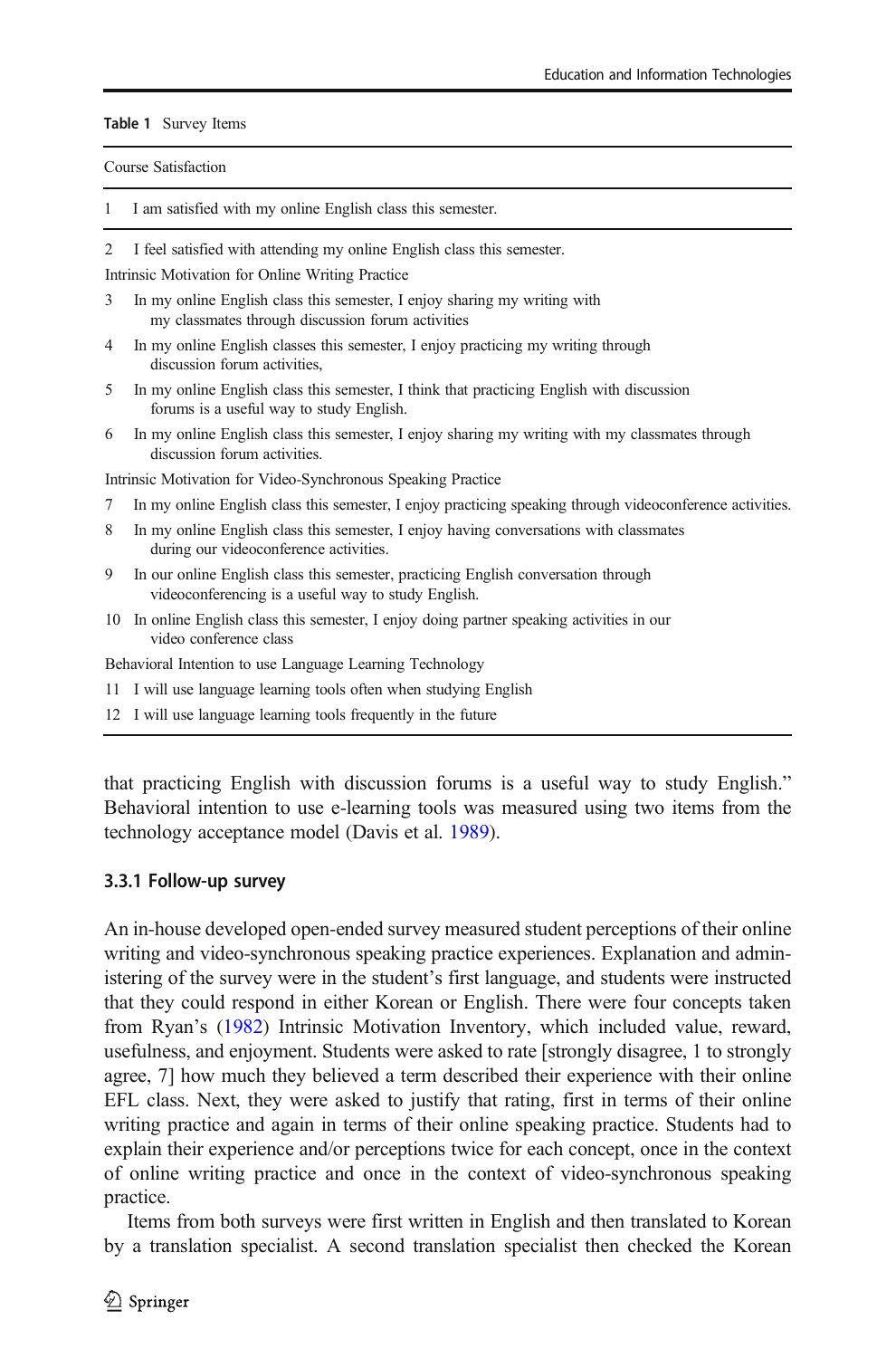translation. Awkward wording or discrepancies in meaning were discussed between translators and resolved.

#### 3.4 Data analysis

Quantitative data analysis was carried out using the statistical software packages IBM-SPSS-AMOS 25.0. Initially, descriptive statistics were performed to learn mean scores, a Pearson correlation of the study variables. Linear regression was then used to generate Mahalanobis and Cook's distance values to look for outliers in which four existed and were removed, leaving 186 total respondents. Normal distributions were observed for the indicators of the latent factors concerning kurtosis and skewness. No kurtosis value was outside the range of −1 to +1, indicating acceptable levels of normal univariate distribution (George and Mallery [2010](#page-18-0)). First, exploratory factor analysis with SPSS followed by confirmatory factor analysis (CFA) with AMOS was used to validate the latent constructs. Once validated, variables were placed into the structural model to execute the SEM procedure.

The top-down approach involved students writing about their online writing and speaking experience and perceptions regarding value, reward, usefulness, and enjoyment. For the first step in coding, two independent researchers followed deductive reasoning to identify conceptually unique sources of motivation for writing and speaking practice. Specifically, phrases that attributed learning outcomes or engagement were marked and categorizes. In the second step, the researchers reviewed their independently derived categories and revised codes accordingly. A cluster analysis was generated using the qualitative data analysis software NVivo (version 12; QSR International [1999\)](#page-19-0). Cluster analysis is an exploratory technique used to visualize patterns by grouping sources or nodes that share similar words.

## 4 Results

Table [2](#page-9-0) presents results from Pearson correlation and mean score analyses of the study variables. Course satisfaction and intrinsic value for speaking had moderate mean scores, while the intrinsic value for writing was relatively lower, with a mean score value of  $2.64$  (SD = 0.91). Pearson correlation revealed statistically significant relationships across all variables with small to large effect sizes (Cohen [1988\)](#page-18-0). Intrinsic motivation for writing and intrinsic motivation for speaking, and intrinsic motivation for writing and course satisfaction had large effect sizes with correlation values,  $r > .50$  $(p < .001)$ . Medium effect sizes were found for the relationships between behavioral intentions to use language learning technology and intrinsic motivation for writing practice, behavioral intentions and intrinsic motivation for speaking, and again for behavioral intentions and course satisfaction,  $r = .30$  to .50 ( $p < .001$ ).

Before calculating the structural model, the study needed to validate the latent constructs for unidimensionality, validity, and reliability. Initially, a four-factor correlated model was used to validate the four variables of interest (i.e., intrinsic motivation for speaking practice, intrinsic motivation for writing practice, course satisfaction, and behavioral intention to use language learning technology). Factors for the components were extracted through the maximum-likelihood method with Varimax rotation.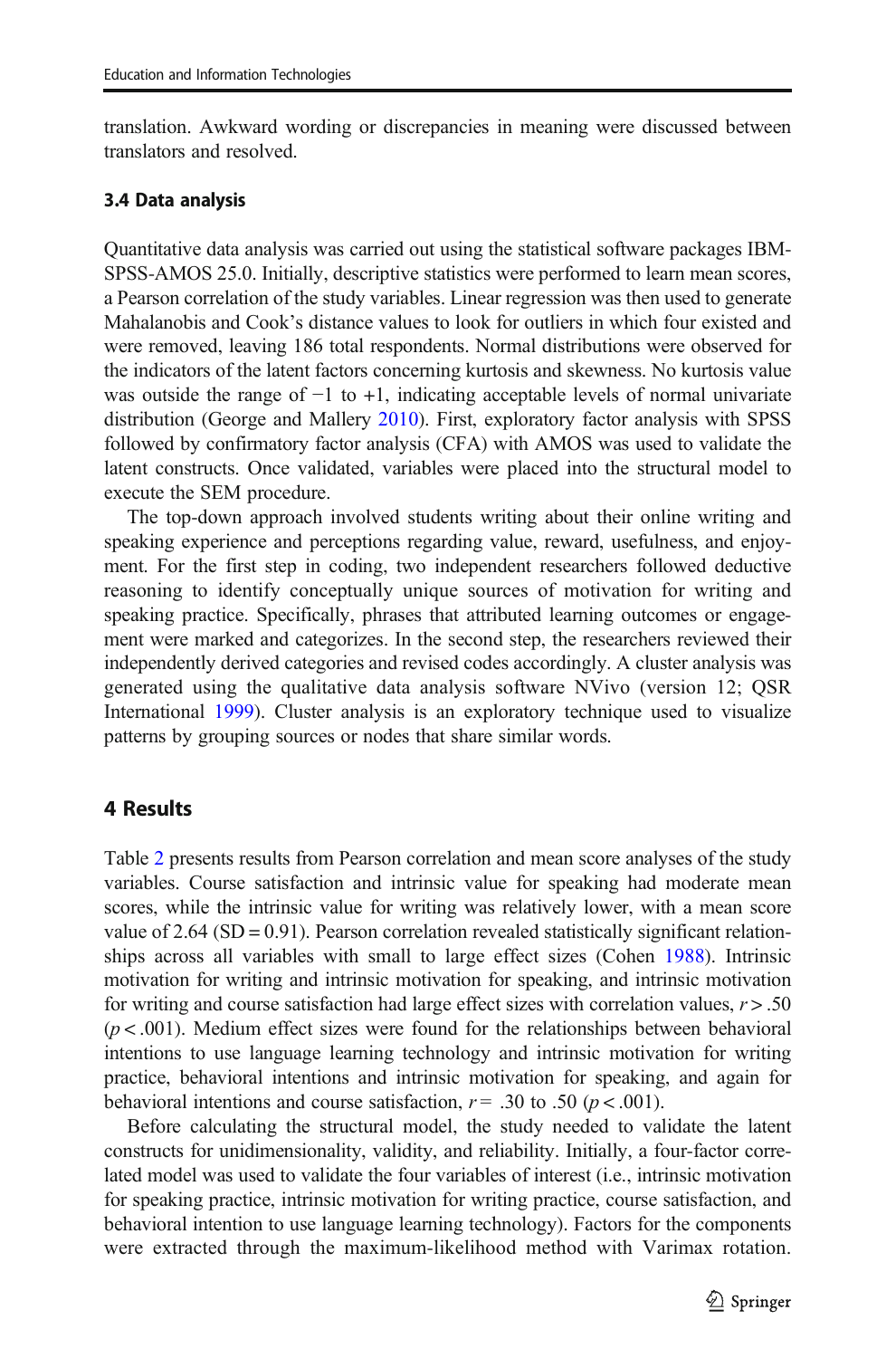|                |                              |          | 2        | 3        | 4       |
|----------------|------------------------------|----------|----------|----------|---------|
| 1              | IM for Writing               |          |          |          |         |
| 2              | IM for Speaking              | $.543**$ |          |          |         |
| 3              | Course Satisfaction          | $.530**$ | $.291**$ |          |         |
| $\overline{4}$ | <b>Behavioral Intentions</b> | $.469**$ | $.387**$ | $.450**$ |         |
|                | Mean                         | 2.56     | 2.88     | 3.059    | 3.16    |
|                | <b>SD</b>                    | 0.83     | 0.765    | 1.013    | 0.69    |
|                | <b>Skewness</b>              | .354     | $-.224$  | $-.250$  | $-1.24$ |
|                | Kurtosis                     | .491     | .671     | $-.312$  | $-.323$ |

<span id="page-9-0"></span>Table 2 Pearson Correlation and Mean Score Results for Study Variables

Note: \*\*  $= p < .001$ ; IM for writing, intrinsic motivation for writing; IM for speaking, intrinsic motivation for speaking

Unidimensionality was achieved as the factor loading for all items was above .50. Several established criteria for factor analysis were used. The Kaiser-Meyer-Olkin Measure of sampling adequacy was .803 ( $p < .001$ ), above the recommended value of .6, and Bartlett's Test of Sphericity was significant  $(c^2 (66) = 1837.19, p < .001)$  and the Cronbach's alpha values reached the minimum value of 0.7 (Fornell and Larcker [1981\)](#page-18-0). Composite reliability, average variance extracted, and Cronbach alpha's values were calculated to address the convergent validity measures (Table 3).

Convergent validity was achieved as all AVE values were at or above the recommended value of .50 (Hair et al. [2010\)](#page-18-0). The initial data computation also revealed that the data demonstrated homogeneity of variance and met linearity assumptions, indicating requirements for CFA were satisfied.

The study proceeded to measure the model validity using CFA, a standard statistical technique for testing a theoretical model (Kline [2011\)](#page-19-0). The results of the first round of CFA  $(X^2 = 177.906; df = 59; p < .001; CMIN/df = 3.015; RMSEA = .104; NFI = .846;$  $CFI = .889$ ; IFI = .900; PCLOSE = .000) suggested that the model fit indices were insufficient. Upon checking modification indices, it was recommended that items 3 and 4 on the intrinsic motivation  $(IM)$  for speaking practice scale  $(M.I. = 60.98)$  and items 3 and 4 on the IM for writing practice (M.I. = 15.13) covary. RMSEA decreased from .104 to .049. Adequate model fit was achieved after running the model again  $(X^2 = 82.287; df = 57; p < .016; CMIN/df = 1.44; RMSEA = .038; NFI = .929;$  $CFI = .976$ ; IFI = .977; PCLOSE = .507), indicating that construct validity was achieved. IM for speaking practice, IM for writing practice, online EFL course

|                |                              | CR   | <b>AVE</b> | <b>MSV</b> | ASV   | Cron $\alpha$ |
|----------------|------------------------------|------|------------|------------|-------|---------------|
|                | IM for Speaking              | .767 | .50        | 0.295      | 0.176 | .761          |
| 2              | IM for Writing               | .868 | .57        | 0.295      | 0.265 | .867          |
| 3              | Course Satisfaction          | .868 | .77        | 0.281      | 0.189 | .858          |
| $\overline{4}$ | <b>Behavioral Intentions</b> | .769 | .63        | 0.220      | 0.191 | .762          |

Table 3 Model Validly and Cronbach's Alphas Extracted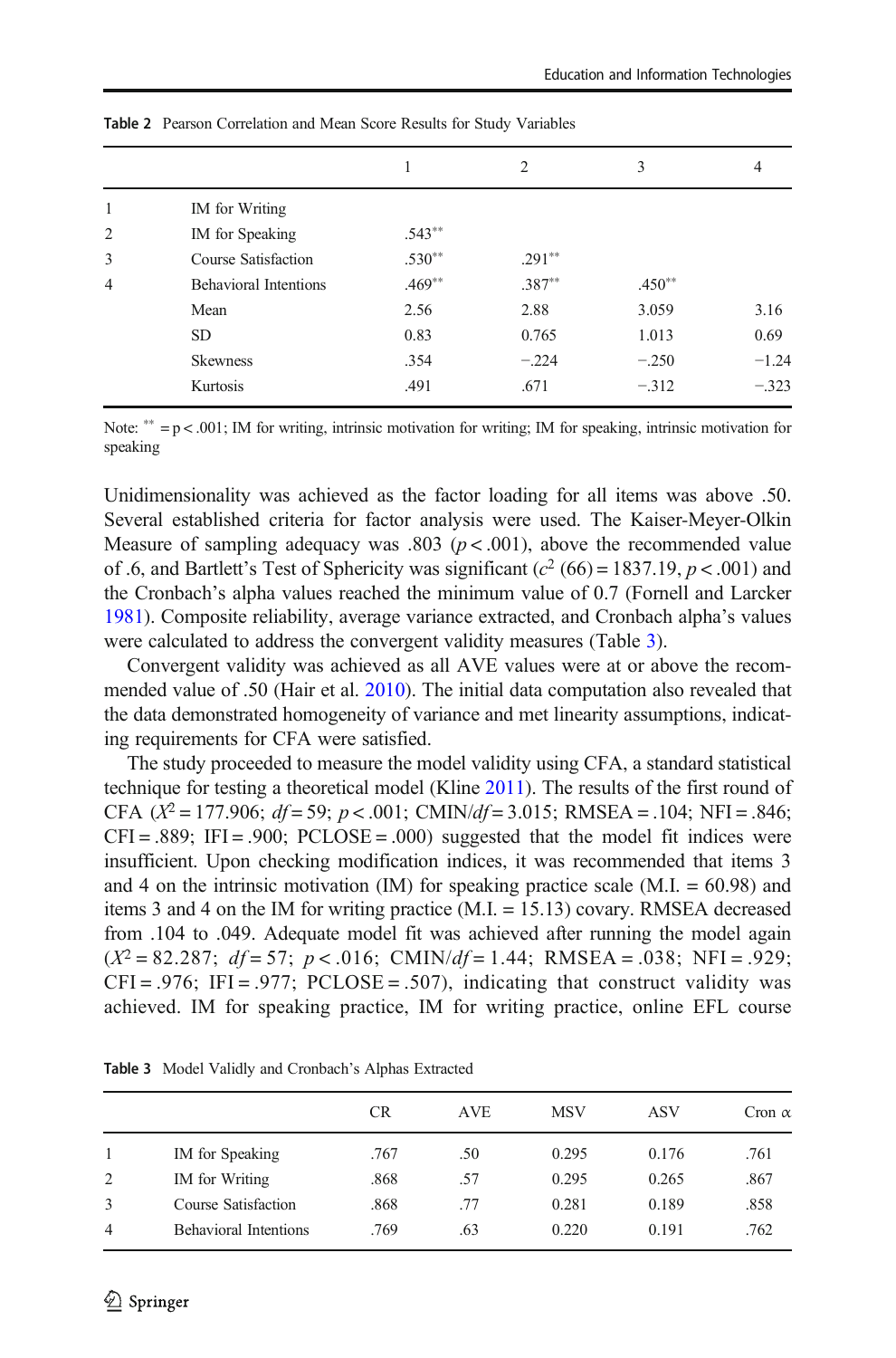<span id="page-10-0"></span>satisfaction, and intention for future use of educational technology for L2 language practice were conceptually unique.

Path coefficients are seen in Fig. 3. The structural model explains 32% of the variance in expected course satisfaction and 30% of the variance in the behavioral intention to use language learning technology. The next step in answering the research questions was to investigate the path coefficients among the study's variables and the mediating effect of course satisfaction between the independent variables and behavioral intention to use language learning technology.

## 4.1 Research questions one and two

For research question one, the final model shows a statistically significant positive path coefficient from the intrinsic motivation for writing practice to course satisfaction, indicating that increased IM levels for writing practice result in increasing levels of online EFL course satisfaction. For research question two, the relationship between IM for speaking practice and EFL course satisfaction disappears when added to the model. The relationships with video-synchronous speaking practice observed earlier with the Pearson correlation disappeared when added to the model.

## 4.2 Research question three

Research question three explored the direct and indirect effects course satisfaction has on the behavioral intention to use language learning technology. A standardized path coefficient of .291 ( $p = .005$ ) was observed after running the model, indicating that increased levels of satisfaction predicted behavioral intentions. The second part of the research question three goes on to identify mediation effects by course satisfaction. A 5000-sample bootstrap was run to identify indirect effects due to the model's inclusion of course satisfaction. The indirect effect for IM for online writing practice was .59 x .29 equaling .171 ( $p < .001$ ). The direct path was reduced from .34 ( $p < .001$ ) to .18  $(p = .183)$ , indicating full mediation by course satisfaction. Mediation analysis was not carried out for IM for speaking practice because of the insignificant path between IM



Fig. 3 Study Model with Coefficient Paths and Squared Multiple Correlations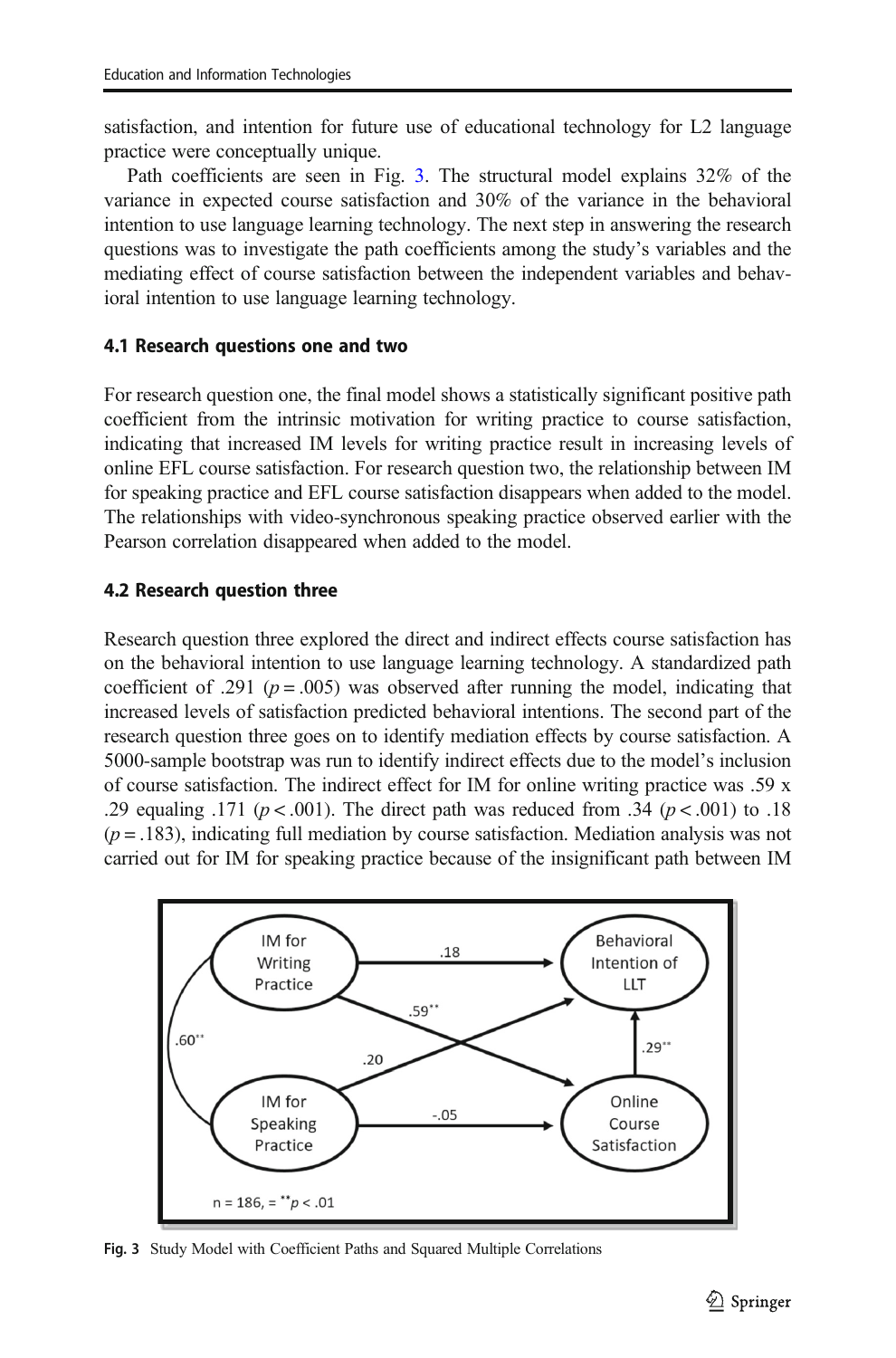for speaking and course satisfaction (path a) before the inclusion of course satisfaction (path c'), a prerequisite for mediation to occur (Baron and Kenny [1986](#page-18-0)). Table [3](#page-9-0) shows the structural model's direct and indirect effects (bootstrap sample,  $n = 5000$ ) (Tables 4 and [5\)](#page-12-0).

Findings from research questions one to three indicate that increasing intrinsic motivation levels for collaborative writing predict online EFL course satisfaction, and this path also partly explains behavioral intention to use language learning technology.

## 4.3 Research question four

Research question four explores similarities and differences in student reported perceptions of video-synchronous speaking practice and collaborative writing practice in the context of a fully online EFL course. A follow-up survey administered to 65 students collected information about their online course experience in regard to enjoyment, value, usefulness, and reward. In all, eight open-ended responses by 65 students produced approximately 520 responses.

Initially, two independent analyses of responses were carried out to identify common themes in which 12 emerged. Next, responses were coded according to the identified themes resulting in the cluster analysis illustrated in Fig. [4](#page-12-0). The NVivo 12 cluster coding similarity approach allows the clustered data to be analyzed in terms of similar words based on Pearson's correlation coefficient values. The result was a horizontal diagram that shows similar codes on the same branch and dissimilar codes on different branches.

The students attributed increasing levels of intrinsic motivation for SVMC to Having Opportunity to Practice English (e.g., I don't usually have a chance to speak in English, but I think I gained some confidence because I can speak in English), Developing Pronunciation Skills (e.g., my English pronunciation has improved a lot), Developing Conversation Skills (e.g., It [SVMC] improves my English conversation skills), Communicating with Classmates (e.g., it was [a] good experience talking with friends), and Communicating with the Instructor (e.g., I am happy the professor tried hard to communicate with us). Having Opportunity to Practice English and Increasing Confidence with English branched closest together in responses about speaking practice, which was due to the use of terms related to pronunciation, fluency, and improvement.

| Direct Path          | β       | S.R  | C.R     | <b>B</b> eta | $\boldsymbol{p}$ |
|----------------------|---------|------|---------|--------------|------------------|
| $IMW \rightarrow BI$ | .183    | .198 | 1.332   | .180         | $.183 -$         |
| $IMW \rightarrow CS$ | .856    | .198 | 4.311   | .593         | $.000**$         |
| $CS \rightarrow BI$  | .205    | .074 | 2.787   | .291         | $.000**$         |
| $IMS \rightarrow BI$ | .224    | .194 | 4.311   | .201         | $.000**$         |
| $IMS \rightarrow CS$ | $-.085$ | .171 | $-.493$ | $-.054$      | .622             |
| $CS \rightarrow BI$  | .205    | .074 | 2.787   | .291         | $.005***$        |
|                      |         |      |         |              |                  |

Table 4 Direct Effects of Regression Weight Estimates

Note: \*\*  $=p$  < .001; Intrinsic motivation for writing practice, IMW; Intrinsic motivation for speaking practice, IMS; Behavioral Intention for LLT, BI, Course Satisfaction, CS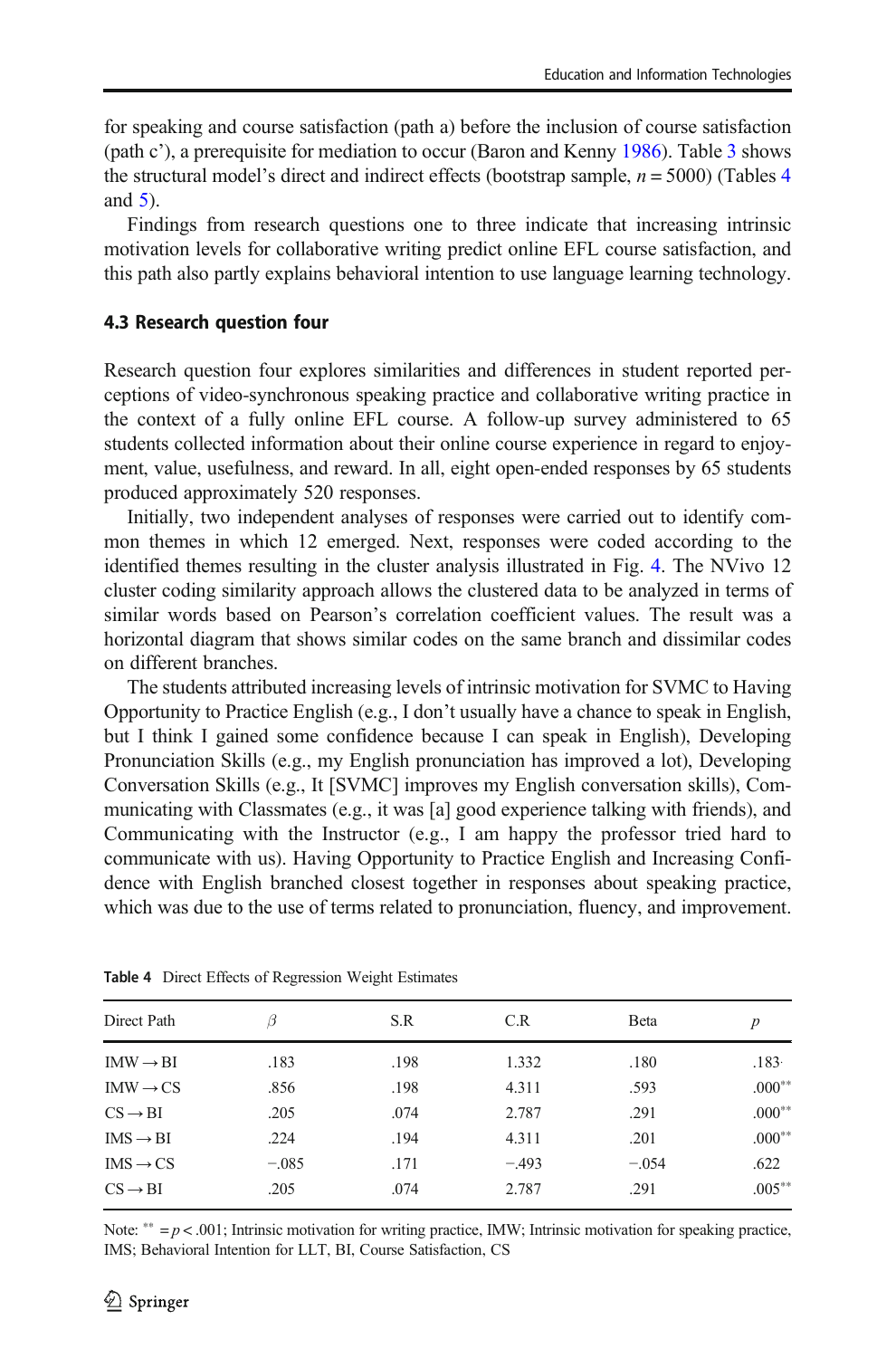<span id="page-12-0"></span>Table 5 Indirect Effects of Regression Weight Estimates

| Direct Path   |      | Beta |  |
|---------------|------|------|--|
| IMW X CS X BI | .175 | .173 |  |

Note:  $* = p < .01$ 

Communicate with Classmates and Communicate with the Instructor branched further away from other themes in the speaking category because of references to terms that described interactions with others (e.g., with a partner, with the instructor, communicate with, and my friends). Students also reported enjoying the opportunity to develop relationships with their classmates through the zoom speaking activities, represented through responses like, "I was able to make friends with my classmates easily," and "I was able to talk about many things."

The students reported increasing levels of intrinsic motivation for writing practice to themes such as Learning New Vocabulary (e.g., I got to know words that I didn't know), Having English Writing Opportunity (e.g., The class was valuable because I was able to practice my writing skills regularly) and Developing Grammar Skills (e.g., it helped me understand grammar). References to grammar skills were coded separately from writing skills because they mentioned grammar specifically, while responses underwriting skill frequently mentioned writing skills specifically along with references to writing fluency and accuracy.

Most references to the intrinsic motivation terms (e.g., value, reward, usefulness, and enjoyment) in the writing columns were concerning benefits to writing skills in general and grammar and vocabulary gains specifically. Another theme that emerged in openended responses about writing-related to reflection, planning, and meta-cognition. Students made several statements in their open-ended responses around thinking about what and how they wrote.



Fig. 4 Cluster Analysis of Open-Ended Responses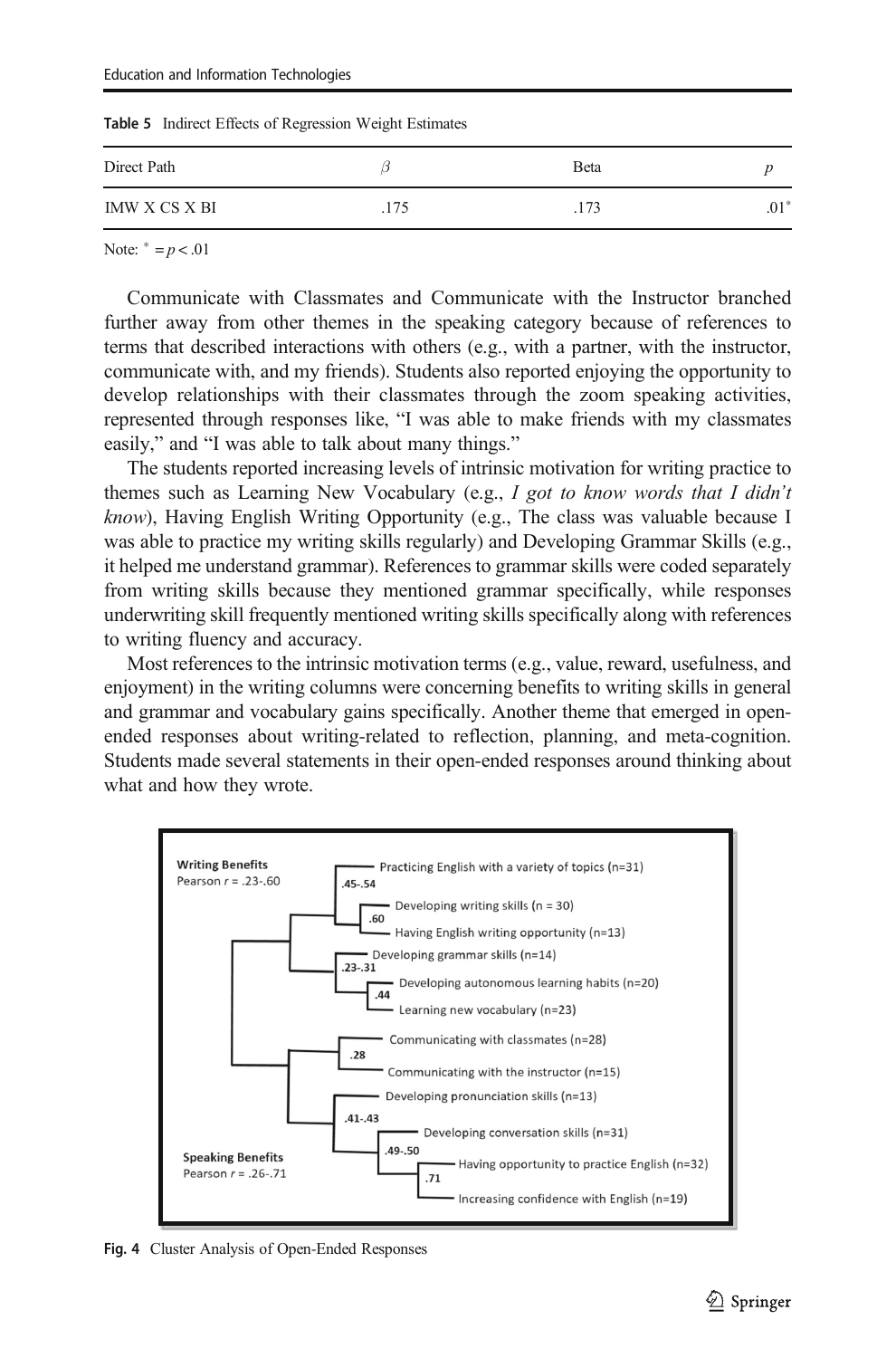Overall, students used terms that described benefits to language skills, specifically when describing writing practice and language that described benefits to socializing and communication when describing the online speaking practice. Online speaking and writing practice are not mutually exclusive (Spring et al. [2019\)](#page-20-0); however, these findings provide evidence that writing practice directly influences grammar and vocabulary skills, and speaking practice directly influences socialization, communication, and pronunciation. Language knowledge gains to writing skills are linked with course satisfaction, while language gains associated with socializing were not illustrated in the structural equation model (Fig. [3\)](#page-10-0).

### 5 Discussion

This study showed that EFL students who have intrinsic motivation for online writing practice are more likely to be satisfied with an online EFL course compared to students who report having intrinsic motivation for video-synchronous speaking practice. Online EFL course satisfaction completely mediates the relationship between intrinsic motivation for collaborative online writing practice and behavioral intention to use language learning technology. Contrarily, intrinsic motivation for video-synchronous speaking practice showed no relation to EFL course satisfaction or behavioral intentions.

The findings from research question 1: What is the effect of intrinsic motivation for collaborative writing practice on online course satisfaction? determined the influence asynchronous collaborative writing practice has on EFL course satisfaction. Payne [\(2020\)](#page-19-0) states that some learning activities are more productive online, particularly for learners who are less satisfied performing and making mistakes in front of their peers. Cognitive load is less with asynchronous text discussion, and this was due to the lack of opportunity in video-synchronous mediated communication to go back and review instructions. Specifically, as clarified by Payne [\(2020\)](#page-19-0), building a weekly progression of activities initiating with the learners with lower cognitive load and developing to those with the higher-cognitive load, for example, instructors could start with an asynchronous writing task with sufficient opportunity for pre-task preparation shadowed by an opportunity for peer feedback and a self-assessment that can prepare them for an authentic synchronous video conference or text chat event. This process and progression of implemented instructional tasks can prepare learners to be comfortable, regardless of time limitations, in a synchronous discussion as they have practiced and collected some vocabulary needed to deliver their perspectives and to practice expressing their thoughts without time pressure.

Findings from research question 2: What is the effect of intrinsic motivation for EFL videosynchronous mediated communication on online EFL course satisfaction? revealed that the relationship between IM for speaking practice and EFL course satisfaction is not clearly connected. From all the four macro English skills, speaking is generally deliberated the most significant and challenging phase of learning a second/ foreign language (Rao [2019](#page-19-0)). Hopkins ([2010](#page-18-0)) asserts that within synchronous online learning systems, there are many opportunities to facilitate learners to take part in online oral communication with their instructors and their peers and increase their articulated productivity to support collaborative learning (i.e., video and live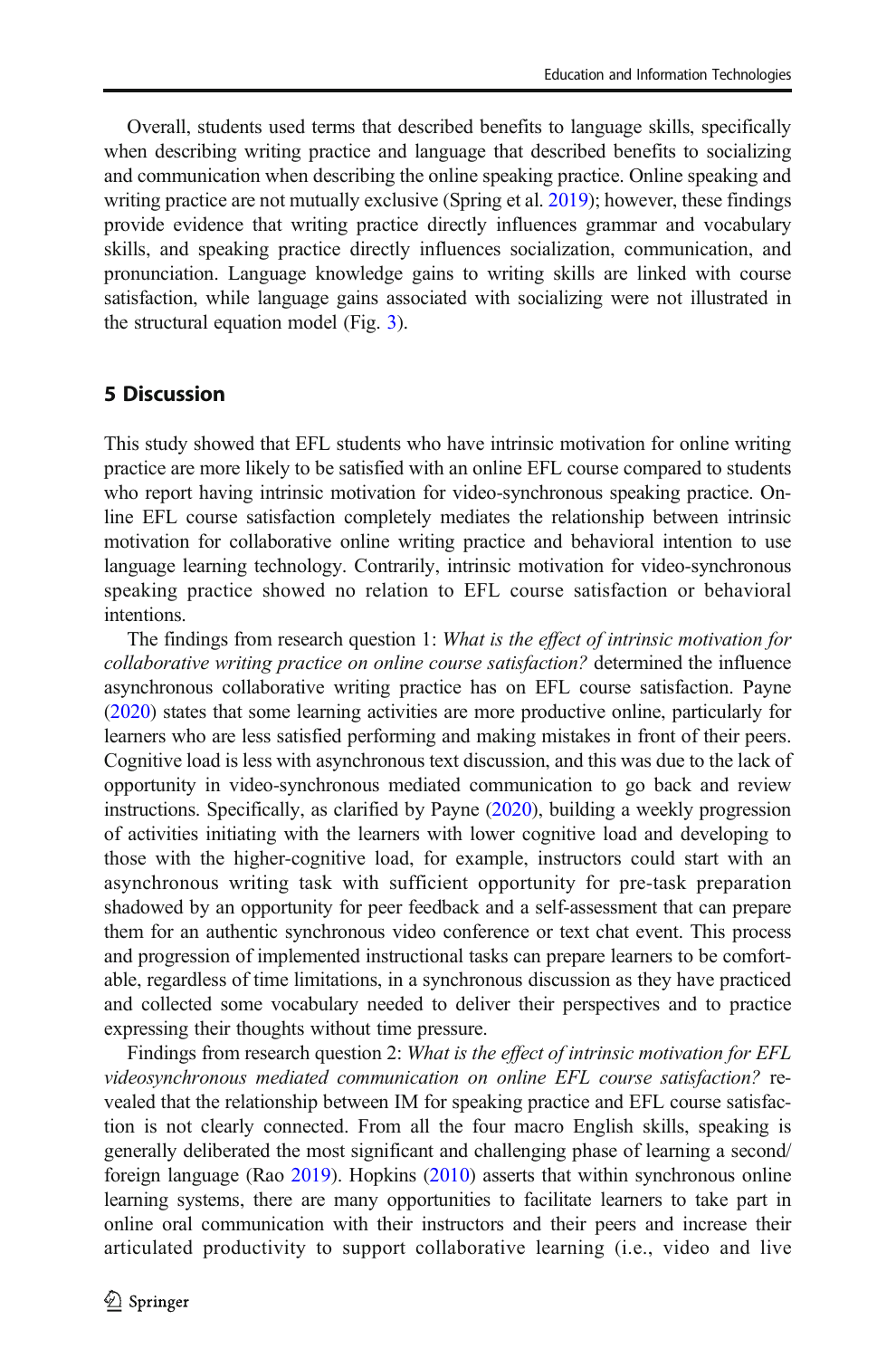synchronous chats). However, for EFL learners to contribute orally through speaking activities such as delivering presentations, offering explanations, exchanging thoughts, conveying information, making polite gestures and requests, and expressing emotions and opinions, they need to be actively involved in tasks that trigger their motivation and enjoyment (Sanjay and Narayana [2020\)](#page-19-0). Motivation within the speaking activity is described as the responsibility for determining a particular action, the justification of conduct behavior, the endurance with this activity, and the plans of expanded efforts to proceed with this activity (Sanjay and Narayana [2020](#page-19-0)).

Responses from our students practicing zoom with fellow EFL speakers echo responses from Spring et al. [\(2019\)](#page-20-0) students who used Skype to practice English between American and Japanese language learners and Chen's [\(2019](#page-18-0)) students' reflections regarding their task-based speaking projects. Spring et al. ([2019](#page-20-0)) had students in low and high L2 oral proficiency ranges report "good experiences" (Spring et al. [2019,](#page-20-0) p. 8) when referring to video-synchronous mediated communication. Chen placed reflection comments into two categories of perceptions (enjoyed the activity) and collaborative (consensus among the group was hard to achieve, and group work was time-consuming).

Further, Spring et al. [\(2019\)](#page-20-0) study on improvement in oral fluency in the context of video-synchronous CMC found evidence for factors related to decreased levels of course satisfaction. Experiences and reflections varied significantly between the top and bottom-quartile improvements. Some students commented that their Skype partner did not take the speaking practice seriously. The researchers recognized that at least an intermediate level of oral proficiency is necessary before fully taking advantage of the affordances provided by videoconferencing CMC (Spring et al. [2019](#page-20-0)).

Findings from research question 3: What are the direct and indirect effects of EFL course satisfaction on the behavioral intention to use language learning technology? cast a new light on the direct and confirmed relationship of course satisfaction and behavioral intention of language learning technology. This result ties well with the findings from Yeh et al.'s ([2011](#page-20-0)) students who reported positive attitudes towards a collaborative writing system to design team agendas and were motivated to use the online writing system in future writing tasks. Furthermore, increasing levels of course satisfaction help explains the relationship between IM for writing practice and behavioral intention for language learning technology. These results support Costley and Lange ([2017](#page-18-0)) findings, who recognized that cognitive load exerted within an online course completely mediates the relationship between instructional design and future behavioral intention to engage in e-learning.

The present study confirmed Eccles's ([2005](#page-18-0)) task value of intrinsic value is directly related to intrinsic motivation and impacts learners' decisions to invest, progress, and return to learning tasks, especially when learners feel satisfied, they show enhanced self-motivation. Intrinsic value is the motivation that elevates learners' responsiveness in the tasks given to them. Once they get motivated to complete an activity or a task, they would eventually employ their full determination, time, and energy to continue learning (Deci and Ryan [2008](#page-18-0), [2012](#page-18-0)). Intrinsic motivation is the standard process to look for challenges and new potentials that self-determination theory associates with cognitive and social growth.

Results from research question 4: What are student perceptions of videosynchronous speaking practice and collaborative writing in the context of an online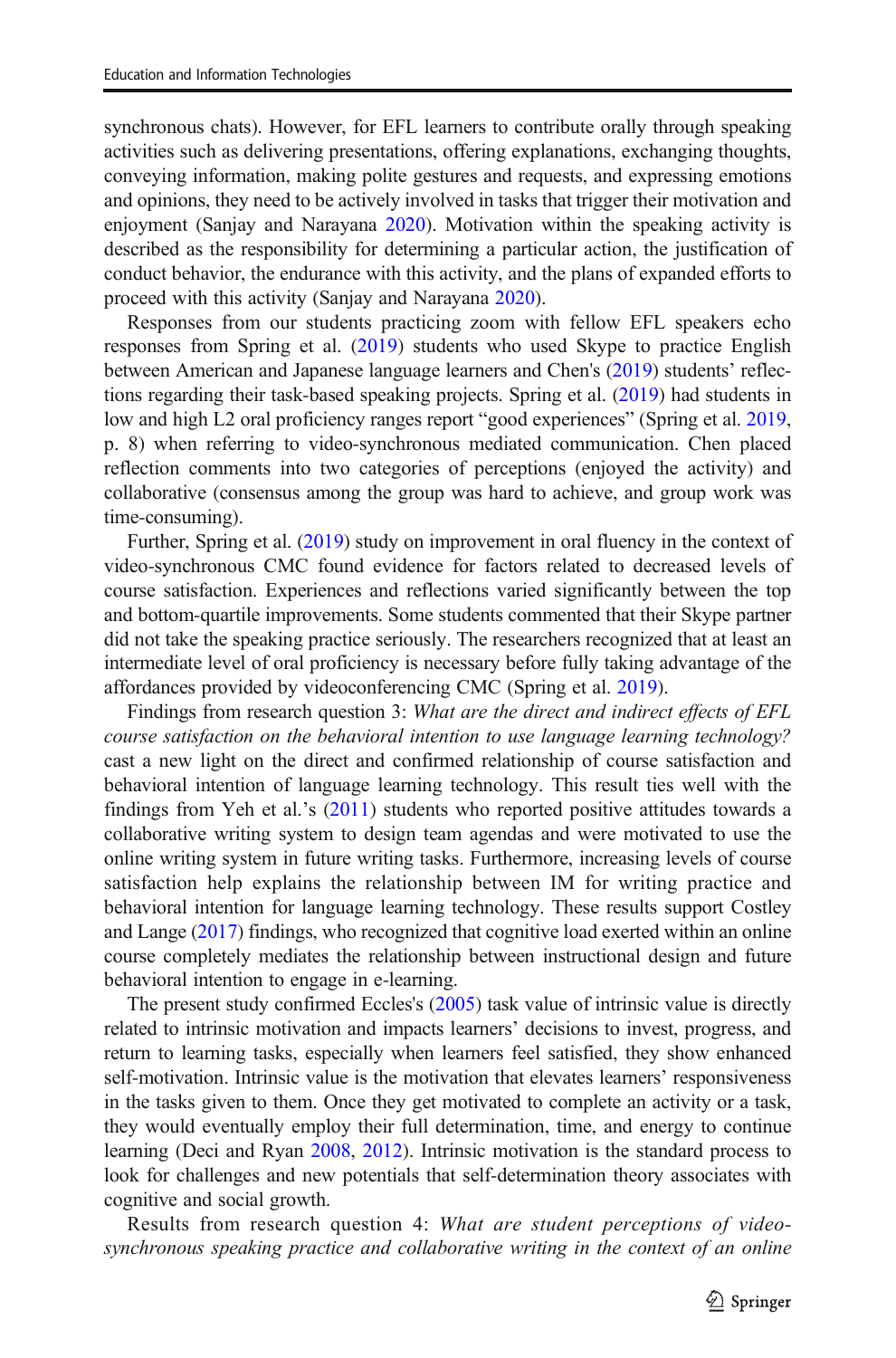EFL course? Identified student perceptions and mapped similarities and differences between the perceived benefits of video-synchronous speaking practice and collaborative writing. Overall, most students reported being satisfied with their improved writing and speaking skills resulting from the online course. Students enjoyed the added opportunity to practice English, which is not easy in countries like South Korea, where English is not typically spoken outside the classroom.

Language skill gains from writing practice were directly connected to interactions with the LMS content. In learner-content interaction, the content is the subject matter to be learned (Moore and Kearsley [1996](#page-19-0)) and are either external (e.g., learning new vocabulary or grammar function) or internal (e.g., examining his or her assumptions about subject material). The LMS provided high levels of interactions with asynchronous writing practice among learners at the expense of less cognitive load than video-synchronous speaking practice because students have time to review instructions, organize ideas, and prepare their writing (Payne [2020](#page-19-0)).

With video-synchronous speaking practice, extraneous cognitive load occurs through unfamiliar instructional design that causes unnecessary processing within the working load, leading to negative learning experiences (Cierniak et al. [2009](#page-18-0)). Subjective task value tangentially explains negative effects on germane load and negative impact cognitive load has on course satisfaction through the subjective task value subcomponent cost (Eccles [1983](#page-18-0)). Students may have endured higher costs with videosynchronous speaking practice because of the overly-high effort to understand the target language in real-time.

Gains from speaking practice were most frequently attributed to interactions with others, indicating a disconnect between the course itself and accomplishing the key learning objective of increasing speaking skills. Learner-learner interaction is two-way mutual communication between learners, with or without the presence of an instructor (Moore and Kearsley [1996\)](#page-19-0). Increasing amounts of a learner to learner interaction has a positive effect on student satisfaction, leading to more effective online learning (Jung et al. [2002](#page-19-0)); however, Thurmond et al. [\(2002\)](#page-20-0) found that students reported less course satisfaction when learner to learner interaction is compulsory, which may have contributed to the insignificant path relationship between video-synchronous speaking practice and course satisfaction.

### 5.1 Pedagogical implications

These findings generalize to other academic disciplines L1 English (Such [2019\)](#page-20-0), writing (Yeh et al. [2011\)](#page-20-0), communication or speech classes (Spring et al. [2019\)](#page-20-0). The facilitation of intrinsic motivation in learners is seen when they have taken the initiative to be engaged within social environments. Further, some self-regulatory approaches, such as goal setting and self-monitoring, are qualities that teachers can sense by observing their learners' self-awareness of the quality of their work and attentiveness in class. Such self-regulatory approaches are encouraged by the instructors and can lead to progress in students' motivation and achievement (Zimmerman [2002](#page-20-0)).

Cluster analysis of open-ended responses identified several benefits afforded by video-synchronous speaking practice. Class activities that directly connected these benefits to the course may help students bridge satisfaction in learning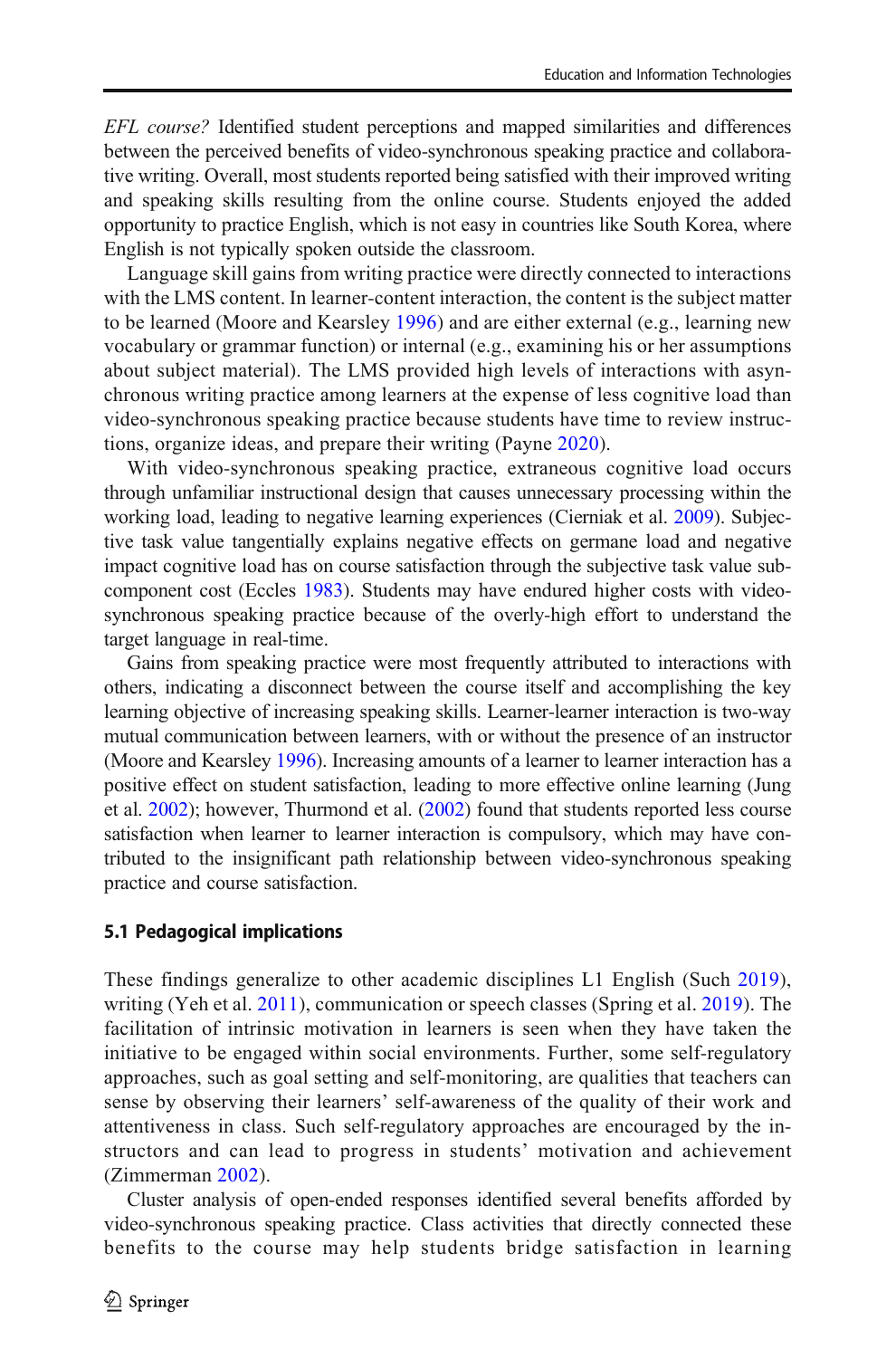accomplishments to the course. Instructors can begin by creating opportunities to practice English to help increase L2 confidence. With videoconference platforms like Zoom, this is accomplished through simultaneous breakout room sessions where students practice conversations with one another. Payne [\(2020\)](#page-19-0) asserts on the significance of the sequencing activities in a weekly development from those with the lower cognitive load to more challenging tasks requiring learners to process and practice the language in authentic context can create enhanced learning outcomes and offer an instructional routine that can be supportive for online learners.

In this study, the online writing course utilized both synchronous tools to enable real-time communication and collaboration and asynchronous tools, which were mainly used as a discussion tool that allowed learners to reflect and participate over a while through a different time or different place. Also, an LMS is ideally designed to facilitate asynchronous communication, file sharing, and class announcements. They support the development, delivery, administration, and assessment of courses in blended or fully online asynchronous learning environments. Videosynchronous mediated communication is integral to EFL instruction but does not have the same historical foundation as research and development in online collaborative writing for academic purposes. Furthermore, Zoom and other video conference platforms are mainly for business meetings and not initially designed for virtual classrooms. This void is quickly filling with an onset of new literature covering videoconference activities that can engage learners and teaching strategies that are aligned with their specific needs. Additional investigation into using Zoom and other learning and teaching platforms is required to determine its effectiveness on student engagement and learning.

## 6 Conclusion

This study investigated the effect of intrinsic value for collaborative online writing, and video-synchronous speaking practice has on online EFL course satisfaction, and consequently, the behavioral intention to use language learning technology. Regarding the benefits and drawbacks of newly available instructional technology tools and implementing some creativity, it is possible to plan learning opportunities that are productive, engaging, and enjoyable for students and teachers. What measures selfregulated and collaborative learning in second language acquisition is not the dependence on socially remote methods of learning but rather the intrinsic initiative, determination, and adoptive skill that allows learners to focus on how they formulate, modify and sustain specific learning practices in social as well as independent contexts (Saeed and Ghazali [2017](#page-19-0)). Zimmerman [2002\)](#page-20-0). These skills and qualities are critical in our digital era to promote lifelong reflective learners who are motivated to learn.

## 6.1 Limitation and future directions

It is critical to highlight that the results are mainly concerned with the learners' intrinsic motivation in collaborative writing practice and their intrinsic motivation in videosynchronous speaking practice. Therefore, other factors related to age, sociocultural context, and geographic region may produce different results. Further, a more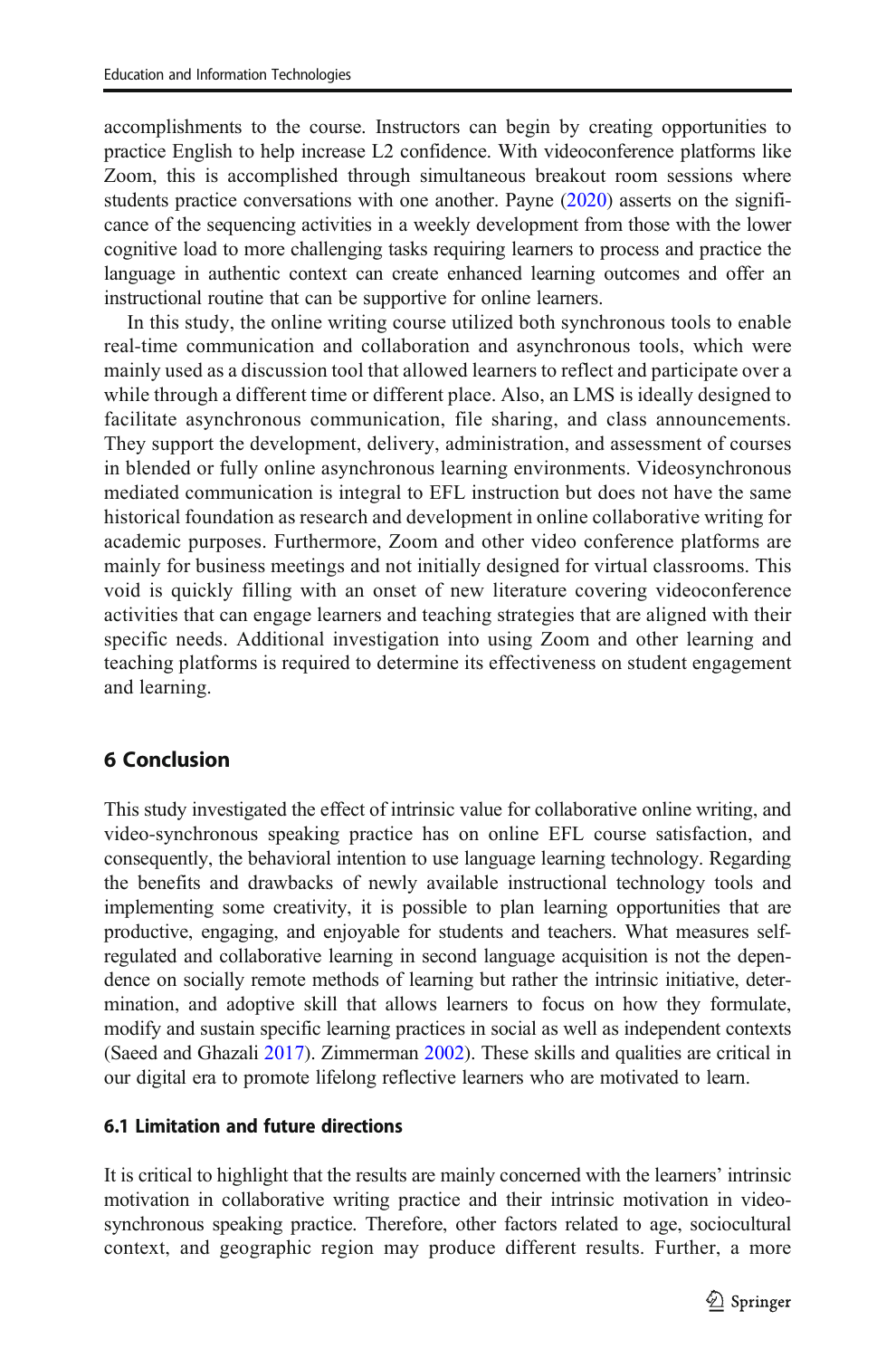comprehensive survey that includes other scales on the intrinsic motivation inventory (Ryan [1982\)](#page-19-0) would provide additional insight into how perceived competence and effort relate to course satisfaction. In addition, this study is limited to one context, which leads to an assessment of one group of students in one semester. Due to the nature of cross-sectional survey research, finding must be considered influenced by responder bias. Further, the potential for measurement error was propagated from excluding any academic outcome variable. A longitudinal study is required to explore the teacher's extents and the learner's satisfaction and application of the employed instructional technology tools and to ensure that online learning tools meet student needs and maintain quality over time. Classroom observations and long-form interviews would be a valuable addition in future studies to capture authentic examination of a specific context in a period. Also, we recommend future studies to utilize multiple robust scales to measure learning constructs related to intrinsic motivation and course satisfaction.

This study suggests that the instructor's effort is vital in promoting and creating online spaces that allow room for creativity and encourage student accountability in tasks trigger motivation. The idiosyncratic nature of learning environments compounded by individual teaching styles prevents any absolute claims that intrinsic motivation for writing practice predicts course satisfaction.

Our results provide a layer of evidence to the assertion that videoconferencing supports learners with heightened levels of intrinsic motivation for writing. Intrinsic motivation for online writing practice supported deeper level learning (e.g., grammar and vocabulary skills) and positively predicted course satisfaction. Contrarily, no such positive relationship between intrinsic motivation for speaking practice and course satisfaction emerged. Accordingly, we call for future research to contradict or confirm our model. While we put forward the argument that course satisfaction is often an antecedent to learning outcomes, this cannot be stated as a truism. Therefore, any future research should consider assessment or some other performance measure. Consequently, this study provides direction for research that explores similarities and differences in relationship building and knowledge acquisition when learning synchronously through video or asynchronously through writing. Moving forward, the growth of e-learning calls for in-depth studies focused on students' motivation and learning satisfaction in alliance with actual learning outcomes. This refining online learning process becomes particularly essential when integrating progress in technology, such as learning analytics and artificial intelligence, continues to open up new possibilities for us to support student learning more efficiently in virtual environments.

Availability of data and materials the data is available for sharing upon request.

Author contributions Daniel Bailey: Method, analysis, and findings. Norah Mansour Almusharraf: Introduction, literature review, discussion, and conclusion. Ryan Hatcher: Data collection and data interpretations.

### Compliance with ethical standards

Conflict of interests There is no conflict of interest of a publication.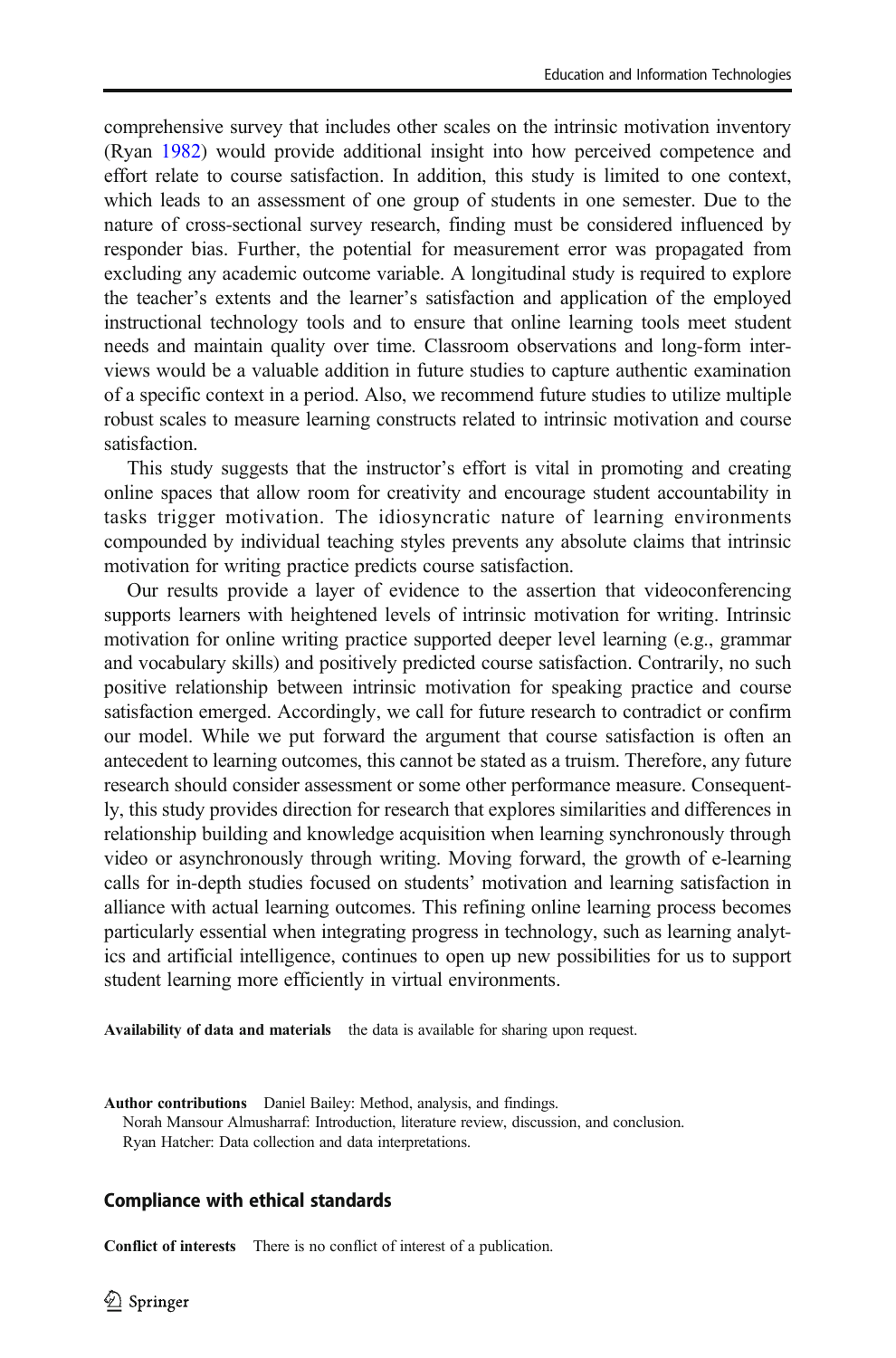## <span id="page-18-0"></span>References

- Bahk, E, J. (2020). College students unhappy with online lectures. The Korea Times. Retrieved from [https://](https://www.koreatimes.co.kr/www/nation/2020/03/113_285496.html) [www.koreatimes.co.kr/www/nation/2020/03/113\\_285496.html](https://www.koreatimes.co.kr/www/nation/2020/03/113_285496.html)
- Baron, R. M., & Kenny, D. A. (1986). The moderator-mediator variable distinction in social psychological research: Conceptual, strategic, and statistical considerations. Journal of Personality and Social Psychology, 5(6), 1173–1182. <https://doi.org/10.1037/0022-3514.51.6.1173>.
- Bhowmik, S. K., Hilman, B., & Roy, S. (2019). Peer collaborative writing in the EAP classroom: Insights from a Canadian post-secondary context. TESOL Journal, 10(2), e00393. <https://doi.org/10.1002/tesj.393>.
- Bikowski, D., & Vithanage, R. (2016). Effects of web-based collaborative writing on individual L2 writing development. Language Learning & Technology, 20(1), 79–99. [http://hdl.handle.net/10125/44447.](http://hdl.handle.net/10125/44447)
- Chen, K. T. C. (2019). The effects of technology-mediated TBLT on enhancing the speaking abilities of university students in a collaborative EFL learning environment. Applied Linguistics Review, 1. Advance online publication. <https://doi.org/10.1515/applirev-2018-0126>.
- Cierniak, G., Scheiter, K., & Gerjets, P. (2009). Explaining the split-attention effect: Is the reduction of extraneous cognitive load accompanied by an increase in germane cognitive load? Computers in Human Behavior, 25(2), 315–324. <https://doi.org/10.1016/j.chb.2008.12.020>.
- Cohen, J. (1988). Statistical power analysis for the behavioral sciences. Hillsdale, NJ: Lawrence Erlbaum.
- Costley, J., & Lange, C. (2017). The mediating effects of germane cognitive load on the relationship between instructional design and students' future behavioral intention. Electronic Journal of e-Learning, 15(2), 174–187 Retrieved from <https://eric.ed.gov/?id=EJ1141882>.
- Davis, F. D., Bagozzi, R. P., & Warshaw, P. R. (1989). User acceptance of computer technology: A comparison of two theoretical models. Management Science, 35(8), 982–1003. [https://doi.org/10.1287/](https://doi.org/10.1287/mnsc.35.8.982) [mnsc.35.8.982](https://doi.org/10.1287/mnsc.35.8.982).
- Deci, E. L., & Ryan, R. M. (1985). Intrinsic motivation and self-determination in human behaviour. Plenum. <https://doi.org/10.1007/978-1-4899-2271-7>.
- Deci, E. L., & Ryan, R. M. (2008). Self-determination theory: A macrotheory of human motivation, development, and health. Canadian Psychology, 49(3), 182–185. [https://doi.org/10.1037/a0012801.](https://doi.org/10.1037/a0012801)
- Deci, E, L., & Ryan, R, M. (2012). Motivation, personality, and development within embedded social contexts: An overview of self-determination theory. In R. M. Ryan (Ed.), The Oxford handbook of human motivation (pp. 85–107). Oxford University Press Inc.
- Doménech-Betoret, F., Abellán-Roselló, L., & Gómez-Artiga, A. (2017). Self-efficacy, satisfaction, and academic achievement: The mediator role of students' expectancy-value beliefs. Frontiers in Psychology, 8, online journal. [https://doi.org/10.3389/fpsyg.2017.01193.](https://doi.org/10.3389/fpsyg.2017.01193)
- Eccles, J, S. (1983). Expectancies, values, and academic behaviors. In J. T. Spence (Ed.), Achievement and achievement motives (pp. 75–146). Freeman.
- Eccles, J, S. (2005). Subjective task values and the Eccles et al. model of achievement related choices. In A. J. Elliot & C. S. Dweck (Eds.), Handbook of competence and motivation (pp. 105–121). Guilford.
- Eccles, J, S., Wigfield, A., & Schiefele, U. (1998). Motivation to succeed. In W. Damon & N. Eisenberg (Eds.), Social, emotional, and personality development (pp. 1017–1095). Handbook of child psychology. John Wiley & Sons Inc.
- Elola, I., & Oskoz, A. (2010). A social constructivist approach to foreign language writing in online environments. AAUSC 2010: Critical and Intercultural Theory and Language Pedagogy, 181.
- Fornell, C., & Larcker, D. F. (1981). Evaluating structural equation models with unobservable variables and measurement error. JMR, Journal of Marketing Research, 18, 39–50. [https://doi.org/10.1177/](https://doi.org/10.1177/002224378101800104) [002224378101800104.](https://doi.org/10.1177/002224378101800104)
- Garnjost, P., & Lawter, L. (2019). Undergraduates' satisfaction and perceptions of learning outcomes across teacher-and learner-focused pedagogies. The International Journal of Management Education, 17(2), 267–275. <https://doi.org/10.1016/j.ijme.2019.03.004>.
- George, D., & Mallery, M. (2010). SPSS for Windows step by step: a simple guide and reference, 17.0 update (10th ed.). Allyn & Bacon.
- Hair, J., Black, W., Babin, B., & Anderson, R. (2010). Multivariate data analysis (7th ed.). Prentice-Hall, Inc.
- Hopkins, J. E. (2010). Distance language learners' perceptions of assessed, student-led speaking tasks via a synchronous audiographic conferencing tool. Innovation in Language Learning and Teaching, 4(3), 235– 258. <https://doi.org/10.1080/17501229.2010.513446>.
- Huffman, S, R. (2010). Using mobile technologies for synchronous CMC to develop L2 oral proficiency. Center for Communication Excellence Proceedings and Presentations. 2. [https://lib.dr.iastate.edu/](https://lib.dr.iastate.edu/communicationexcellence_conf/2) [communicationexcellence\\_conf/2](https://lib.dr.iastate.edu/communicationexcellence_conf/2)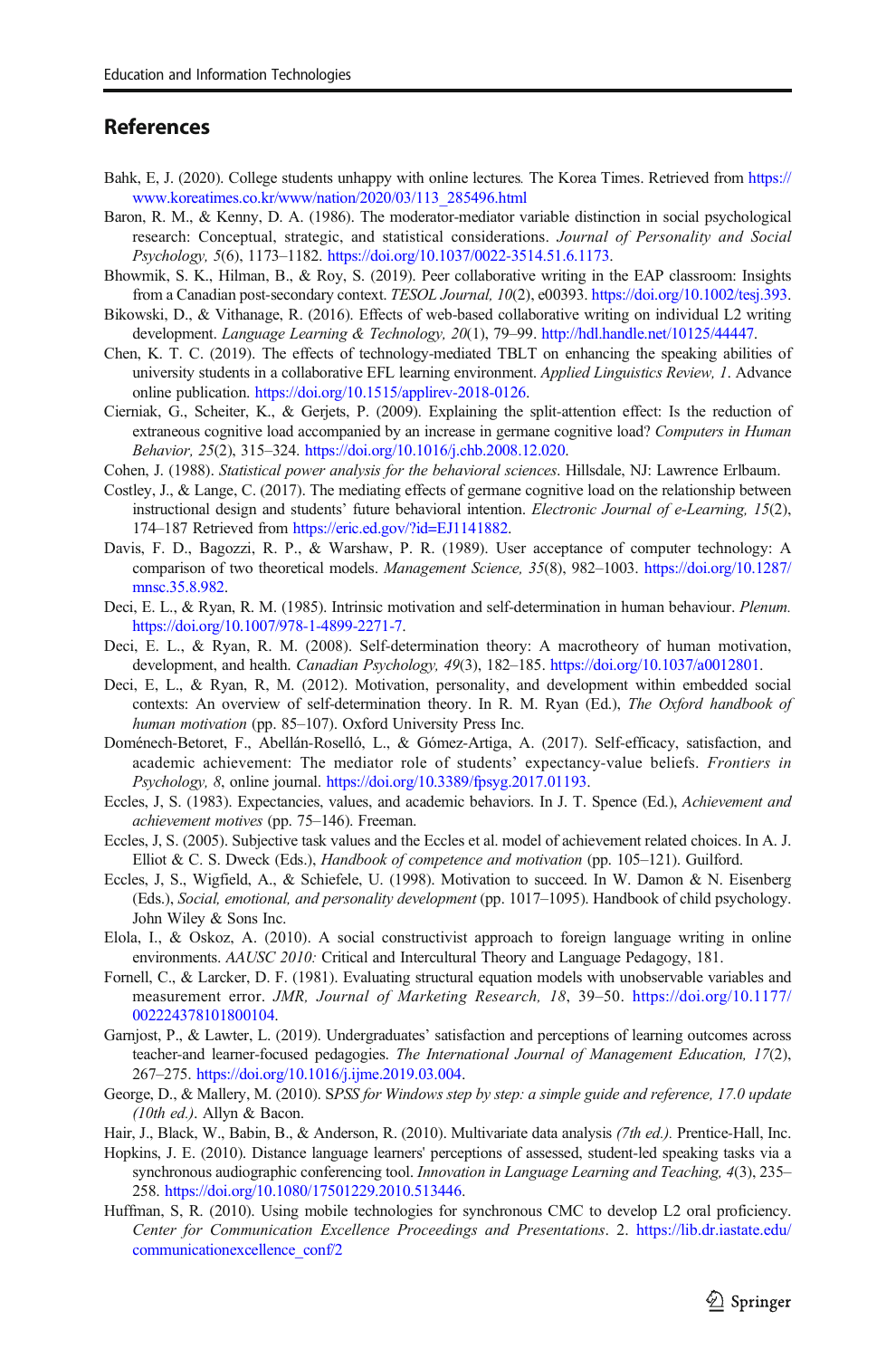- <span id="page-19-0"></span>Jung, I., Choi, S., Lim, C., & Leem, J. (2002). Effects of different types of interaction on learning achievement, satisfaction and participation in web-based instruction. Innovations in Education and Teaching International, 39(2), 153–162. [https://doi.org/10.1080/14703290252934603.](https://doi.org/10.1080/14703290252934603)
- Kato, F., Spring, R., & Mori, C. (2016). Mutually beneficial foreign language learning: Creating meaningful interactions through video-synchronous computer-mediated communication. Foreign Language Annals, 49(2), 355–366. <https://doi.org/10.1111/flan.12195>.
- Kline, R, B. (2011). Principles and practice of structural equation modeling (3rd ed.). The Guilford Press.
- Lederman, D. (2020). What worked this spring? Well-designed and -delivered courses. Inside Higher Ed. online article retrieved from <https://bit.ly/3eo25Ql>
- Luyten, H., & Bazo, M. (2019). Transformational leadership, professional learning communities, teacher learning and learner centred teaching practices; evidence on their interrelations in Mozambican primary education. Studies in Educational Evaluation, 60, 14–31. <https://doi.org/10.1016/j.stueduc.2018.11.002>.
- Moore, M, G., & Kearsley, G. (1996). Distance education: A systems view. Wadsworth Publishing Company.
- Mupinga, D. M., Nora, R. T., & Yaw, D. C. (2006). The learning styles, expectations, and needs of online students. College Teaching, 54(1), 18–189. [https://doi.org/10.3200/CTCH.54.1.185-189.](https://doi.org/10.3200/CTCH.54.1.185-189)
- Nortvig, A. M., Petersen, A. K., & Balle, S. H. (2018). A literature review of the factors influencing e-learning and blended learning in relation to learning outcome, student satisfaction and engagement. The Electronic Journal of e-Learning, 16(1), 46–55 [www.ejel.org](https://edifix.com/jobs/www.ejel.org).
- Payne, J. S. (2020). Developing L2 productive language skills online and the strategic use of instructional tools. Foreign Language Annals, 53, 243–249. Advance online publication. [https://doi.org/10.1111/flan.](https://doi.org/10.1111/flan.12457) [12457](https://doi.org/10.1111/flan.12457).
- Payne, J., & Whitney, P. (2002). Developing L2 Oral proficiency through synchronous CMC: Output, working memory, and Interlanguage development. CALICO Journal, 20(1), 7-32. [https://doi.org/10.](https://doi.org/10.1558/cj.v20i1.7-32) [1558/cj.v20i1.7-32](https://doi.org/10.1558/cj.v20i1.7-32).
- Pozón-López, I., Higueras-Castillo, E., Muñoz-Leiva, F., & Liébana-Cabanillas, F. J. (2020). Perceived user satisfaction and intention to use massive open online courses (MOOCs). Journal of Computing in Higher Education, 1–36. <https://doi.org/10.1007/s12528-020-09257-9>.
- QSR International (1999). NVivo Qualitative Data Analysis Software [Software]. Available from [https://](https://www.qsrinternational.com/) [www.qsrinternational.com/](https://www.qsrinternational.com/)
- Rao, P. S. (2019). The importance of speaking skills in English classrooms. Alford Council of International English & Literature Journal (ACIELJ), 2(2), 6–18.
- Rapanta, C., Botturi, L., Goodyear, P., Guàrdia, L., & Koole, M. (2020). Online university teaching during and after the Covid-19 crisis: Refocusing teacher presence and learning activity. Postdigital Science and Education, 1–23. <https://doi.org/10.1007/s42438-020-00155-y>.
- Ryan, R. M. (1982). Control and information in the intrapersonal sphere: An extension of cognitive evaluation theory. Journal of Personality and Social Psychology, 43(3), 450–461. [https://doi.org/10.1037/0022-](https://doi.org/10.1037/0022-3514.43.3.450) [3514.43.3.450](https://doi.org/10.1037/0022-3514.43.3.450).
- Ryan, R. M., & Deci, E. L. (2000). Self-determination theory and the facilitation of intrinsic motivation, social development, and well-being. The American Psychologist, 55(1), 68–78. [https://doi.org/10.1037/0003-](https://doi.org/10.1037/0003-066X.55.1.68) [066X.55.1.68](https://doi.org/10.1037/0003-066X.55.1.68).
- Ryan, R. M., & Deci, E. L. (2020). Intrinsic and extrinsic motivation from a self-determination theory perspective: Definitions, theory, practices, and future directions. Contemporary Educational Psychology, 101860. Advance online publication. <https://doi.org/10.1016/j.cedpsych.2020.101860>.
- Saeed, M. A., & Ghazali, K. (2017). Asynchronous group review of EFL writing: Interactions and text revisions. Language Learning & Technology, 21(2), 200–226. [http://hdl.handle.net/10125/44618.](http://hdl.handle.net/10125/44618)
- Sanjay, G., & Narayana, T. (2020). Teaching speaking skills through motivational strategies. Research Journal of English (RJOE), 5(5), 37–49 [https://www.rjoe.org.in/Files/v5i2/4.RJOE-G.SANJAY\\_37-49.](https://www.rjoe.org.in/Files/v5i2/4.RJOE-G.SANJAY_37-49.pdf) [pdf](https://www.rjoe.org.in/Files/v5i2/4.RJOE-G.SANJAY_37-49.pdf).
- Shahijan, M. K., Rezaei, S., & Amin, M. (2016). International students' course satisfaction and continuance behavioral intention higher education setting: An empirical assessment in Malaysia. Asia Pacific Education Review, 17(1), 41–62. [https://doi.org/10.1007/s12564-015-9410-9.](https://doi.org/10.1007/s12564-015-9410-9)
- Shire, S. Y., Worthman, L. B., Shih, W., & Kasari, C. (2020). Comparison of face-to-face and remote support for interventionists learning to deliver JASPER intervention with children who have autism. Journal of Behavioral Education, 29, 317–338. <https://doi.org/10.1007/s10864-020-09376-4>.
- Song, Z. X., Cheung, M. F., & Prud'Homme, S. (2017). Theoretical frameworks and research methods in the study of MOOC/e-learning behaviors: A theoretical and empirical review. In W. Ma, C. K. Chan, K. Tong, H. Fung, & C. Fong (Eds.), New Ecology for Education — Communication X Learning (pp. 47– 65). Springer. [https://doi.org/10.1007/978-981-10-4346-8\\_5](https://doi.org/10.1007/978-981-10-4346-8_5).